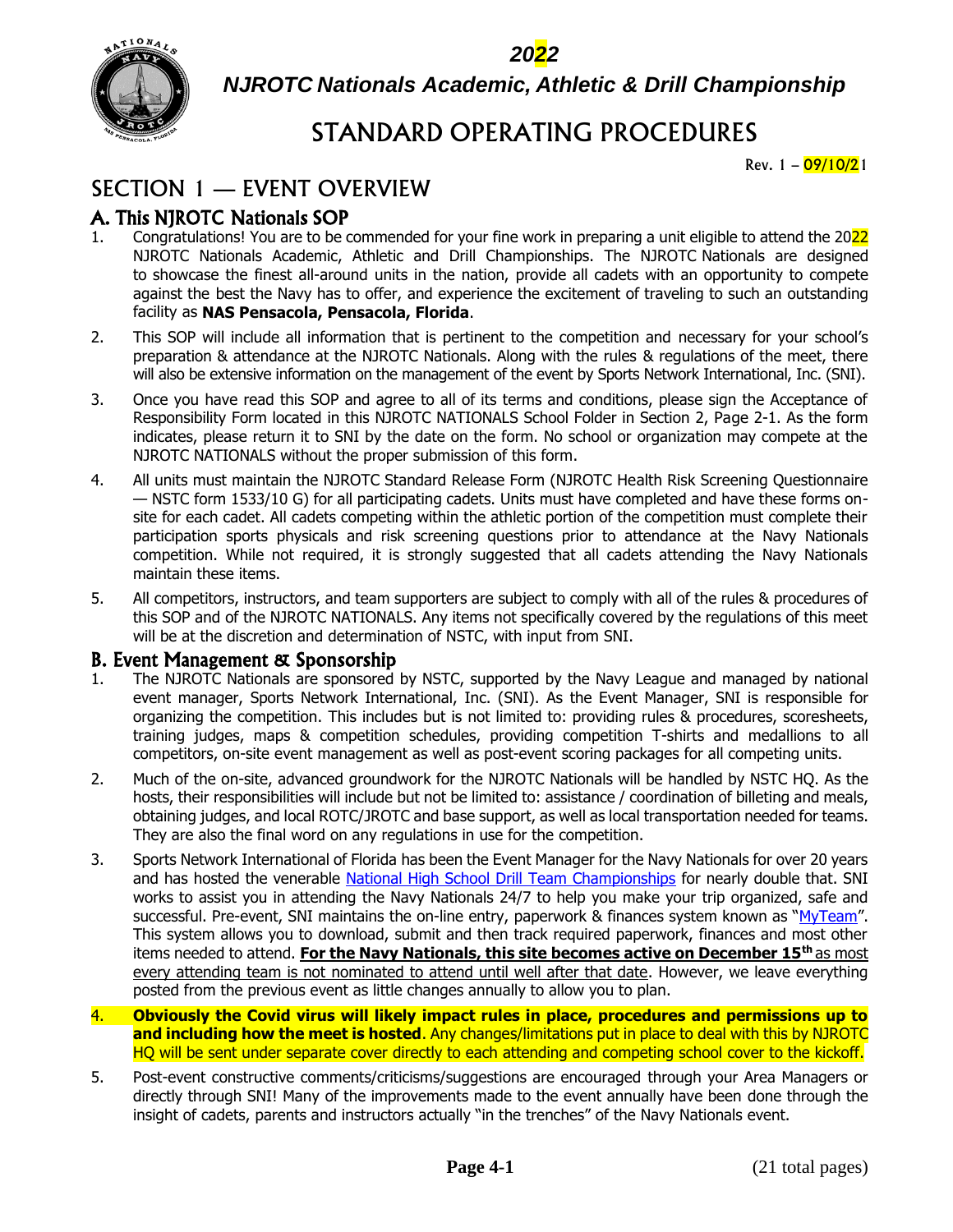# SECTION 2 — GENERAL EVENT SPECIFICATIONS

# A. Entering the Event

- 1. NJROTC Area Managers will nominate several schools per area to attend this National competition. The criterion for school selection is left to the sole discretion of each Area Manager. Additionally, the previous year champion will be granted an entry space. Other factors may be considered at the discretion of the NJROTC Director. This provides a well-rounded competition field annually.
- 2. Only schools planning to enter and compete within all events at the NJROTC Nationals are eligible and encouraged to attend this prestigious event. All units must be selected far enough in advance to allow those chosen sufficient time to:
	- Raise the necessary funds to attend the event.
	- Meet the minimum paperwork and timeframe deadlines set forth within this S.O.P.
- 3. All nominated units who plan to attend the NJROTC Nationals, upon their firm decision, must download and forward to SNI a completed NJROTC NATIONALS SCHOOL REGISTRATION FORM immediately after they have been nominated.
- 4. Schools will formulate a Master Roster that will represent their NJROTC Unit at the NJROTC Nationals. This roster may have a maximum of 40 persons listed. A sample Master Roster can be found in Section 2 of this folder. All cadets who are on the team are required to stand Unit Personnel Inspection. This roster will also be broken down into sub-teams where individual cadets are competing to include:
	- 15-person Academic Exam Team
	- Curl-ups & Push-up teams

NOTE: More than 40 cadets may attend but a maximum of 40 who stand inspection may compete in any facet of the event. Additional cadets are treated as spectators and are INELIGIBLE to compete **without exception**.

### B. Competition Discipline & Conduct

- 1. Although discipline problems are not expected at a drill meet of this caliber, addressing problem situations now is the best way to halt any future unpleasant problems. While all cadets are obviously to be on their best behavior at the NJROTC Nationals, there are a few key points that bear repeating. NSTC and NAS Pensacola reserves the right to remove any individual, group or competition unit from any event or facility for destructive or profane conduct, cheating, or any other actions unbecoming military personnel or conduct detrimental to the NJROTC Nationals. This includes conduct in or around the competition site or any other related facilities used for the NJROTC Nationals.
- 2. Dress, conduct and other requirements of cadets and instructors while on-base at NAS Pensacola are under the control of NAS Pensacola. A complete list of base regulations are included with the school folder. Schools who have any questions regarding these rules should contact NSTC.
- 3. Prior to the event, all cadets and team followers should be briefed on the requirements for sportsmanlike conduct and the traits of character expected of disciplined members of the NJROTC Program, as well as the consequences for lapses in these areas. NSIs are reminded to maintain close control of all cadets at all times; this is particularly important for those cadets who are spectators and supporters of the units.
- 4. Teams should bring with them all equipment to clean & shine shoes, belts, buckles, uniforms etc. Towels or other items found on-site or at hotels are NOT to be used to polish shoes or otherwise ready the uniform. This problem occurs most frequently — make sure your cadets do not engage in this activity!
- 5. **No practice can be allowed in the actual drill competition areas in use for the event at any time**. All practicing must be done outdoors in the large grass areas adjacent to the competition areas or in vacant parking lots nearby. Under no circumstances will a team be allowed to practice in any competition drill area, either in the days/hours before or during any breaks in the competition as well.
- 6. Area Managers are heavily involved with supporting all event judges and other scoring officials to ensure rules within this S.O.P. are followed. SCHOOLS ARE NOT PERMITTED to approach any event judge directly on any matter. Schools must go to the Area Manager(s) assigned to that competition venue OR to their own Area Manager to bring forth any event-related issue.
- 7. Once a competition unit moves into the Ready Area for either Unit Personnel Inspection and/or Drill Phase Events, only uniformed NJROTC instructors may physically interact with the unit in any capacity. All others, to include, parents, spectators, non-participating cadets, and support personnel must move to the bleachers to watch and cheer-on the competitors. THIS WILL BE STRICTLY ENFORCED!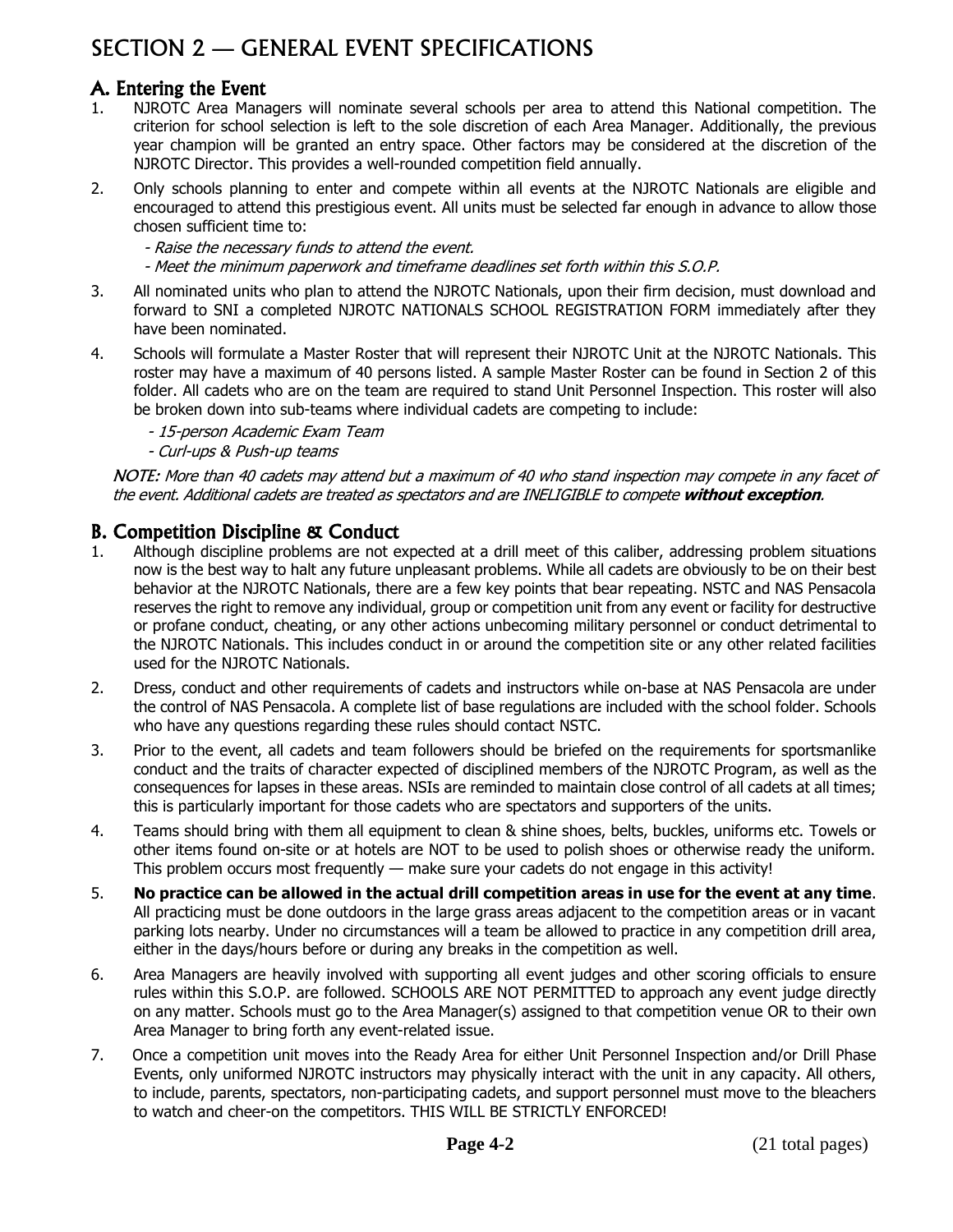# SECTION 3 — COMPETITION RELATED ITEMS

## A. Competition Venue and Venue Related Items

- 1. The overall Navy JROTC Nationals competition will take place at the Naval Air Station, Pensacola, Florida. Being a huge, multi-use facility, NAS Pensacola is ideal for an event of this magnitude. This facility is very easy to get to by air or ground and is located in northwest Florida. Teams may fly into Pensacola, or may get better airfares flying into nearby Mobile, Alabama (roughly 55 miles West of Pensacola).
- 2. While the weather is uncertain for springtime outdoor events in Pensacola, plans are to have all athletic relay/running events outdoors. Lightning or other dangerous outdoor weather conditions (or even the later threat of such) may dictate implementation of standing broad jump and kneeling basketball throw indoors in lieu of the planned running events. Details regarding these actions are contained within this S.O.P. under, Section 10, "Athletic Phase Events."
- 3. All non-athletic events are scheduled to be held within a single building on base. The Unit Personnel Inspection, Academic Exam, Drill Phase Events and Knockout Drills are all scheduled to be held in large rooms within this building. The primary room in use is a 140'x266' hangar within the building. The hangar maintains tall ceilings, concrete floors, nearby restrooms, as well as adequate but limited floor seating.
- 4. The Academic Exam is scheduled to be held in two adjacent classrooms within this building in the evening (the building will be empty except for our cadets). Two exam times will be scheduled on Friday evening.
- 5. Specific room names and specific on-base and off-base directions have been included within this folder.
- 6. NSTC will ensure on-base room(s) available for males & females to quick change uniforms between events on Friday. However, the event schedule has been designed to keep this from being an issue in most cases. With teams staying "off-base", please organize your team to ensure you have all necessary items with you when needed. The restroom areas on-site are not designed to be used as a changing facility. Additionally, the restroom areas on-site should be left CLEANER that when you arrived.
- 7. While medical services will be available on-site, it is HIGHLY recommended that all units maintain a basic first-aid kit to attend to minor injuries sustained while performing, practicing or other times when not competing. SNI will have minimal first-aid supplies available at the Information Desk (Band-Aids, coldpacks, etc.). Should you require immediate medical assistance while at the athletic/drill portion of Nationals, please go to the Information Desk or First-Aid station (see map on page 3-5 / 3-6).

### B. Billeting, Meals and Ground Transportation

- 1. FOR 2022, Meal Plans will NOT be available to schools on site. Food trucks and other options are being arranged as we speak. Teams will be notified in the weeks leading up to the event. Billeting and local transportation is largely off-base and the responsibility of each school to arrange. A listing of local hotels and room rates has been prepared by NSTC and is available through their offices.
- 2. Schools will submit two complete lists of attending personnel to SNI (one list for competing cadets, one list for instructors, non-competing cadets and other spectators). These lists will specify who is receiving the \$15.00 team package and the optional base meal plans in addition to the competing cadets. All fees for team packages and meal plans will be submitted to SNI along with the corresponding paperwork. After submission, any revisions to these lists must be called in to SNI.
- 3. Travel arrangements should be made by the unit's SNSI/NSI as far in advance as possible once the school has been selected to attend.

## C. Planned Event Schedule

**FRIDAY – ALL DAY**:

1. The event schedule is tentatively set as follows:

1745 – 1845 DINNER BREAK 1930 – 2030 AWARDS CEREMONY

| <b>FRIDAT – ALL DAT:</b>                |                                                          |
|-----------------------------------------|----------------------------------------------------------|
| $0800 - 1400$                           | UNIT PERSONNEL INSPECTION / COLOR GUARD                  |
| $1100 - 1730$                           | ALL ATHLETIC (TRACK AND FIELD) PHASE EVENTS              |
| 1830 (time $\#1$ ) & 1945 (time $\#2$ ) | ACADEMIC EXAMS                                           |
| <b>SATURDAY – ALL DAY:</b>              |                                                          |
| $0800 - 1600$                           | ALL DRILL PHASE EVENTS (EXCEPT COLOR GUARD) / TEAM PHOTO |
| $1615 - 1730$                           | ARMED & UNARMED KNOCKOUT DRILLS                          |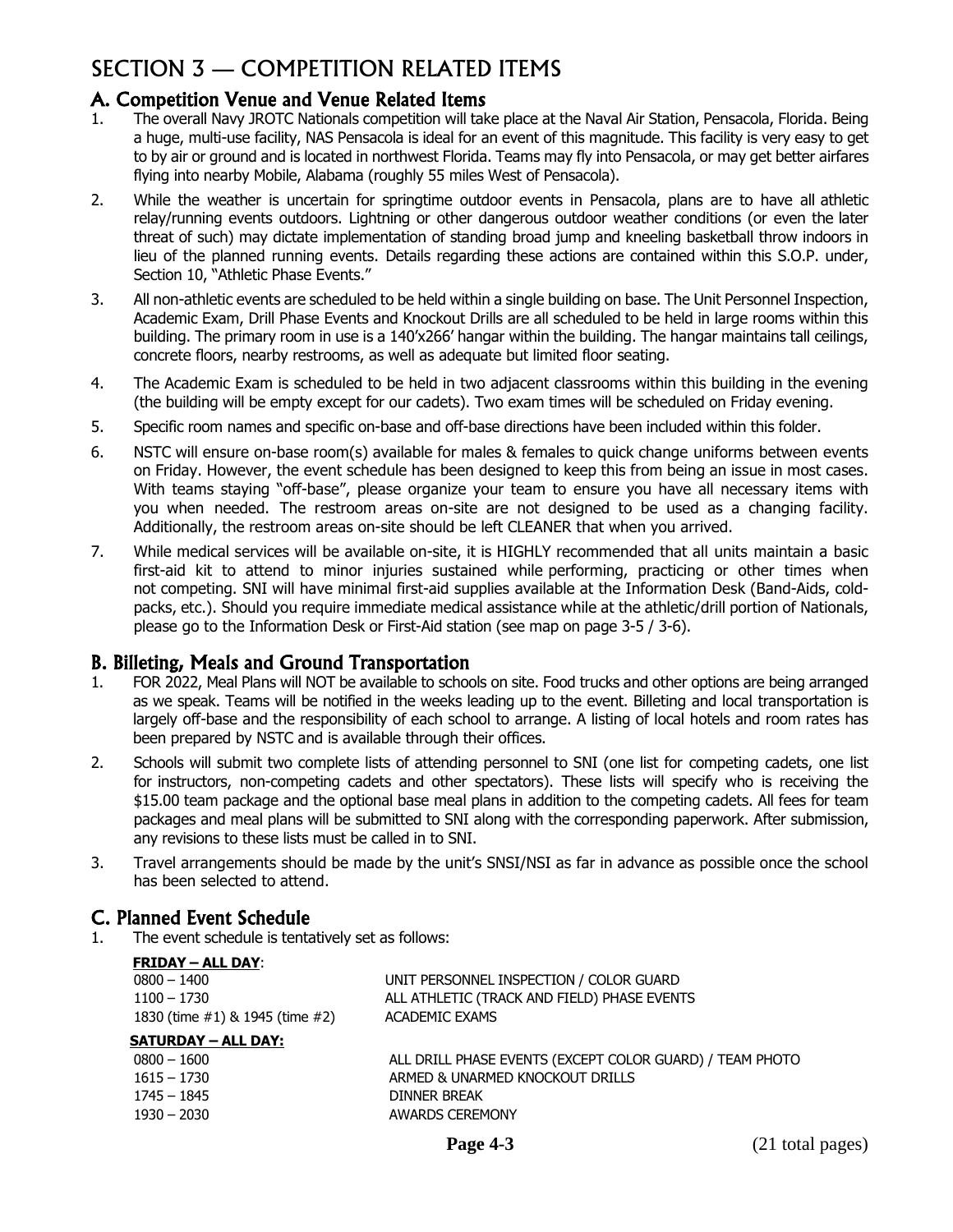# SECTION 4 — COMPETITION RULES

# A. Team Composition & Event Regulation Standard

- 1. The official regulations in use for the NJROTC Nationals come from several sources. This NJROTC Nationals S.O.P. will be the superseding regulation in all areas. Procedures and specific details not covered within this S.O.P. will be governed by the NJROTC Cadet Field Manual (NAVEDTRA 37116 — most recent edition). Any items not covered by either of these two sources will be covered by MCO P5060.20, most recent edition. All competition units are expected to follow their prescribed regulations TO THE LETTER in this hierarchy at the event.
- 2. Each school attending the NJROTC Nationals may be comprised of UP TO 40 competing cadets maximum. No minimum number is required but no team may have MORE than 40 total cadets competing for their school. **Everybody you bring up to 40 stands personnel inspection**. A complete roster of cadets broken down into teams shall be submitted to SNI in advance of the event as prescribed within the dates and deadlines section of this SOP. Each school entered in the NJROTC Nationals must compete in all events.
- 3. Every team member must be an NJROTC cadet in good standing. Each cadet selected to attend should be in solid physical condition and fully capable of safely performing the events they have been selected to enter. Teams may elect to bring additional cadets outside those competing to spectate only.

## B. Competition Start Times & Schedules

- 1. The complete Event Schedule (with all event performance times) will be posted on the official NJROTC Nationals website in the days immediately prior to the event. Units should plan to be at the competition ready area at least 15-20 minutes before any scheduled performance time. Sufficient time is allowed in the schedule for you to prepare uniforms for any event, but time is tight!
- 2. Teams must be in the event ready area immediately prior to the completion of the group just before them. Teams who delay an event due to tardiness may be removed from that event. It is solely your responsibility to ensure the team is ready to perform at the correct time & location.

## C. Uniform Requirements

- 1. The NJROTC Nationals event maintains three distinct phases. Uniform regulations for these phases are as follows:
	- **Drill Phase Events & the Unit Personnel Inspection**: The correct and official uniform for all events shall be Navy Service Uniform (NSU) - khaki shirt/blouse, black trousers. Garrison Caps and regulation NJROTC issue **leather oxford shoes** are required for all participating cadets. No Corfram shoes are allowed at any time for any reason and no leather luster polish may be used on any shoes. No anodized brass is permitted or allowed! **Name tags and ribbons (if awarded)** are required to be worn by cadets during the Unit Personnel Inspection (U.P.I.), but are optional for the Drill Phase Events. Only correctly placed NJROTC awarded ribbons as defined by the Cadet Field Manual (NAVEDTRA 37116 — most recent edition) and the NJROTC Ribbon Chart (CNET1533/61) may be worn. NOTE: ALL awarded ribbons must be worn by each cadet. A single silver cord is permitted to be worn. Maximum points may be gained through only authorized uniform preparation and alterations (unauthorized uniform preparation or alterations are subject to penalty point deductions during every related event at Navy Nationals).
	- ♦ **DURING PLATOON EXHIBITION DRILL, UNITS WILL WEAR THIS SAME JROTC UNIFORM**. Any deviation from the prescribed authorized uniform as specifically outlined by the Cadet Field Manual (NAVEDTRA 37116 — most recent edition) will be subject to penalty point deductions during every related event at Navy Nationals.
	- Athletic Phase Events: Entrants must wear appropriate athletic attire this is left to the discretion of the unit however, no bare midriffs are allowed. Athletic attire MUST be personalized to ensure your unit is identifiable. This may be accomplished through personalized shirts, sash, etc. The key is to maintain distinctive style, color and/or markings to ensure your unit identification is clear, even from a distance. Running shoes are required footgear for athletics (NOTE: Shoes MUST be worn at ALL TIMES during ALL events).
	- ♦ **Academic Event, Galley and to/from any points on the NAS**: Entrants may wear the standard prescribed military uniform or athletic attire (suggested as sweat pants, sweat shirt and jacket in school colors). Rules regarding athletic attire are that: **(1)** it must look sharp (nothing ragged, cut-off or sloppy); **(2)** it must maintain team or school identification, and **(3)** it must be worn in a manner that is consistent/professional through the unit (i.e., if one member has a jacket, they ALL wear a jacket, shirts all tucked in, etc.). Detailed base regulations are contained within the Navy Nationals Team Folder.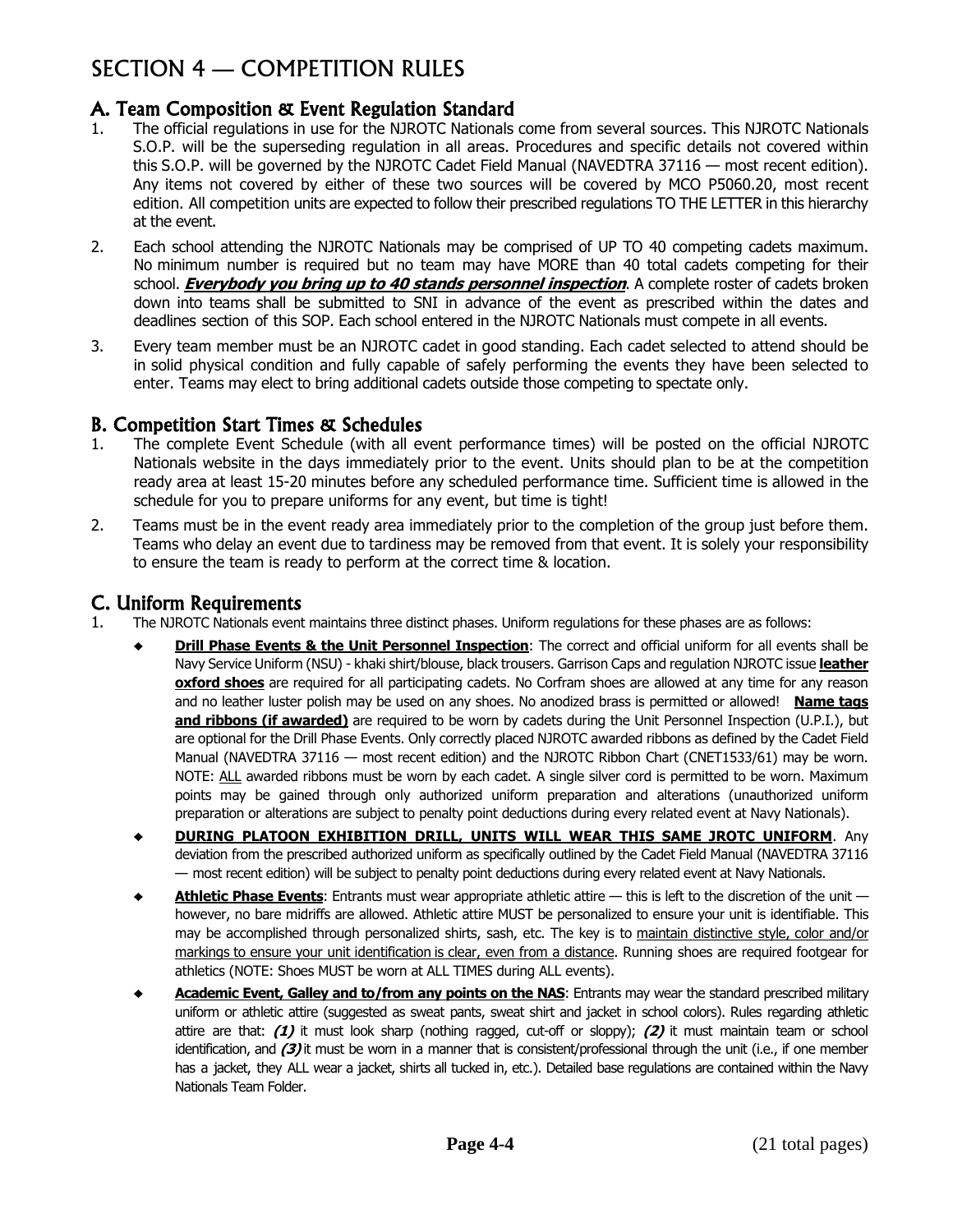- 2. Instructors are to wear summer khaki uniform at all times during the competition. The only exception to this is instructors may wear personalized ball caps identifying themselves as being with their particular school/team. Instructors may also wear school athletic attire while PTing.
- 3. Teams are reminded that no medals of any kind are permitted on uniforms during the competition. Teams may wear medals ONLY during the closing awards presentation ceremony. Teams are allowed to remove name tags and ribbons from uniforms during all Drill Phase Events (Platoon Exhibition Drill, Platoon Basic Drill & Color Guard). This will prevent these items from breaking or ripping a uniform. Uniforms may NOT be altered to diminish their functionality, e.g., sewing pockets shut, etc. Female shirts shall be un-tucked for all events.
- 4. Face Painting is authorized for Athletic Phase Events only.

# SECTION 5 — EVENTS & SCORING SPECIFICS

# A. NJROTC Nationals Events

- 1. The structure of the NJROTC Nationals competition will remain basically unchanged from years past. Events held at the NJROTC Nationals are held in the following categories:
	- ♦ **ACADEMIC EXAM ONE event** 1,000 point max academic test (drafted by SNI/reviewed by NSTC)
	- ♦ **UNIT PERSONNEL INSPECTION ONE event** 1,500 point maximum
	- ♦ **DRILL PHASE EVENTS FIVE events:** Armed Platoon Basic Drill, Unarmed Platoon Basic Drill, Armed Platoon Exhibition, Unarmed Platoon Exhibition, Color Guard – 2,500 point max – 500 pts. per event
	- ♦ **ATHLETIC PHASE EVENTS THREE events:** 1)Curl-ups (333 points), 2)Push-ups(333 points),  $3$ )16 x 100-yd relay(334 points) – total points 1,000.
	- ♦ **KNOCKOUT DRILLS — Armed & Unarmed Knockout Drills —** (not scored towards overall totals)

## B. Scoresheets

- 1. Scoresheets are triple-checked by SNI personnel, as well as inputted/totaled on a computer program designed for this event. The scoresheets to be used at this event are located in Section 5 of this folder.
- 2. Complete scoring packages are planned to be given to each school immediately after the Awards Ceremony on Saturday evening. If not available, SNI will mil them after the event. Questions regarding scoring or score tabulation may be addressed either before or after the event by contacting SNI at our office.

## C. Proportional Event Scoring

- 1. The fundamental scoring system in use for the NJROTC Nationals is called "proportional scoring". Scoring in this manner will ensure all facets of the competition receive the exact percentage of points available in each event as outlined above, while still factoring in the level of excellence each school displays in their raw score / time earned within competition event. This will eliminate the variance that artificial tables, low/high scoring judges and academic test difficulty/ease have on the overall point totals under the current raw score approach.
- 2. The scoring system overview is simple. The school winning any particular event receives the max points within that event. For example, the school with the highest raw point total earned in Unit Personnel Inspection earns 1,500 points. The team finishing in 2nd place will receive a percentage of the 1,500 points identical to the percentage they finished behind the first place team. All others will receive points in the same manner.
- 3. A practical example of this application is shown in the shortened table below. The judges raw points earned are listed, along with the percentage each team finished behind the winner. These percentages then multiply into the total max points available to generate a Scoring Points total for each school within that event.

| U.P.I.                     | <b>Judge Raw</b><br><b>Score</b><br><b>Earned</b> | Percentage of<br><b>Winning team score</b> | <b>Proportional</b><br><b>Scoring Points Earned</b> |
|----------------------------|---------------------------------------------------|--------------------------------------------|-----------------------------------------------------|
| $1st$ place team           | 1000 pts.                                         | $(1,000 \text{ of } 1,000)$<br>100%        | 1,500 pts. awarded (100% of 1,500)                  |
| $2nd$ place team           | 900 pts.                                          | $(900 \text{ of } 1,000)$<br>90%           | 1,350 pts. awarded (90% of 1,500)                   |
| 3rd place team             | 672 pts.                                          | 67.2% (672 of 1,000)                       | 1,008 pts. awarded (67.2% of 1,500)                 |
| 4 <sup>th</sup> place team | 500 pts.                                          | $(500 \text{ of } 1,000)$<br>50%           | 750 pts. awarded (50% of 1,500)                     |
| 5 <sup>th</sup> place team | 408 pts.                                          | (208 of 1,000)<br>40.8%                    | 612 pts. awarded (40.8% of 1,500)                   |
| $6th$ place team           | 300 pts.                                          | $(100 \text{ of } 1,000)$<br>30%           | 450 pts. awarded (30% pf 1,500)                     |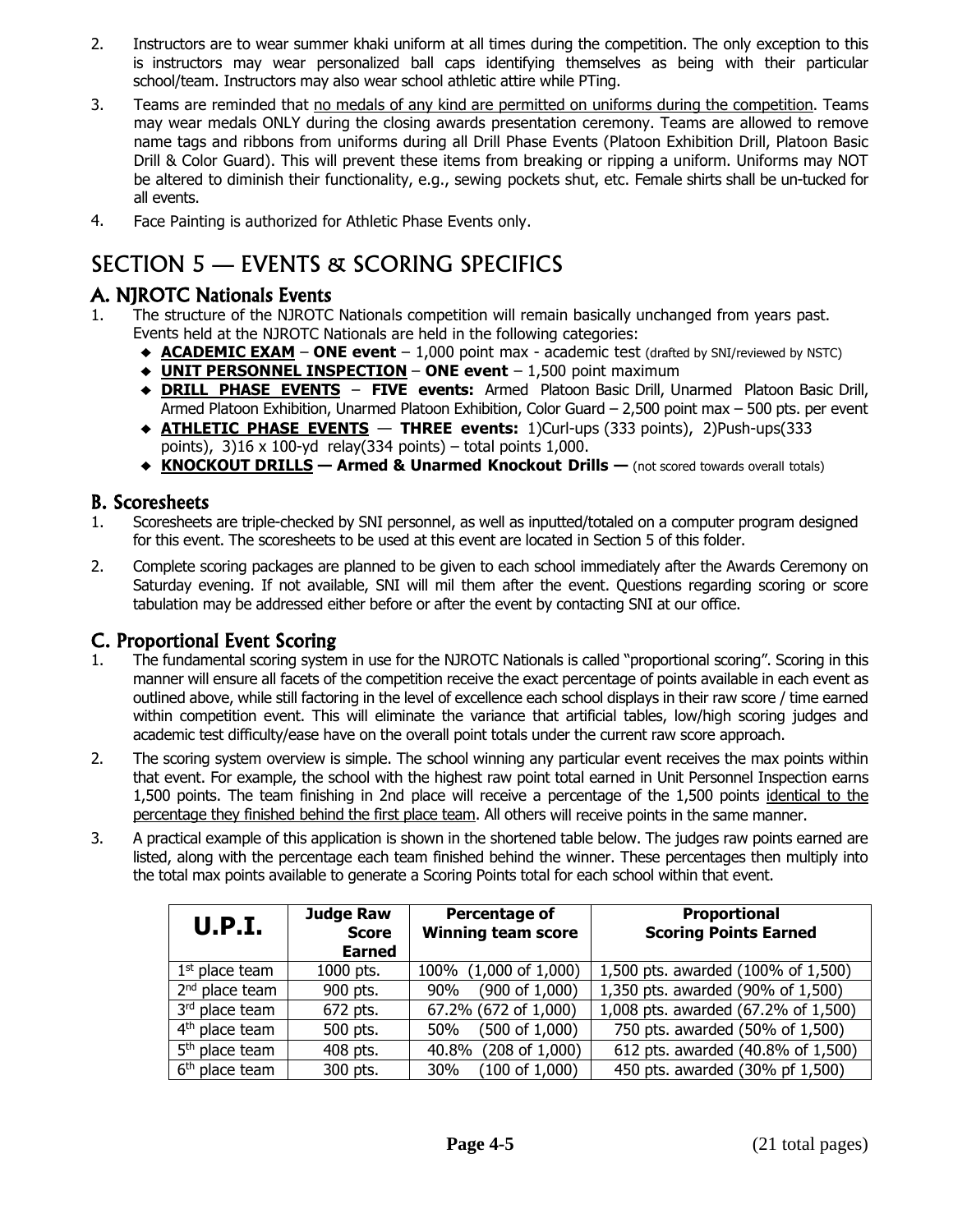- 4. All judge scored events use this method. For the Academic Exam and Push-up & Curl-up Totals, the team total is used. Within the two relay events, the times are converted to seconds, then ranked fastest to slowest and the same methodology is used. Again, scoring in this method will reward schools who win an event by a significant margin over their peers, while also ensuring that low or high scoring judges, difficult/easy academic tests, or difficult/easy grading by judges do not artificially degrade the scoring percentages the Navy Nationals maintains within each event.
- 5. The only deviation from this scoring system will be during the two athletic runs. In both of these events, the winning team will receive the max points allowed  $(334)$  points), and every other team will receive  $3$ points less per WHOLE second they finish behind the winning team (partial seconds are discarded). Therefore, a winning team running the Shuttle Relay in 3:30:17 seconds would receive 334 points. A team who finishes with a time of 3:50:98 would receive 274 total points (20 whole seconds behind the leader x 3 points per whole second equals 60 points less in scoring). This is done to spread out the scoring in these relatively short-distance relay-style races. (NOTE: the scoring was changed from 5 seconds to 3 seconds in 2017 and beyond; the 8x220' relay has been removed as a pilot in 2020.).
- 6. Should weather become an issue on Day #1 Friday competition, no running event will be held indoors due to safety concerns. The Push-up and Curl-up competition will be moved inside and competed at the same competition times assigned without change. Since there will NOT be two events held the value of the other events will be reduced to 90% of their original total. For example instead of 1000 maximum points for academics it will be **900**. This is to keep the scoring ratios similar with a 9-event competition.

## D. Tie-Breaking

1. All efforts are made to prevent scoring ties at the NJROTC Nationals. All event and Overall Championship scoring ties are broken by re-totaling scoresheets utilizing the applicable tie-breaker in the following order:

#### **All Drill Phase Events & U.P.I.:**

- Level  $#1$  Highest Head Judge's overall score
- $\bullet$  Level  $#2$  Highest overall evaluation score (where applicable)
- $\bullet$  Level  $#3$  Highest Judge 2 total, Judge 3 total, etc.
- $\bullet$  Level  $#4$  Fewest penalty points total
- Level  $#5$  Team competing EARLIEST in the day

#### **Academic Exam & Curl-up/Push-up Team ties:**

- Level  $#1$  Highest team median score
- ♦ Level #2 Team w/highest, low-scoring cadet
	- **Relay Event Team ties:**
- $\bullet$  Level  $#1$  Team running in the slowest winning heat
	- **Academic Exam Individual ties:**
- $\bullet$  Level  $#1$  Individual missing the question found LATEST in the test
- 2. Should a tie remain even after applying the above tie-breaking methods, the score will be declared a tie and duplicate awards will be presented.

## E. Event Protests & Penalties

- 1. A NSTC representative will be stationed at every competition venue at the NJROTC Nationals. This individual will be responsible to ensure all rules & regulations regarding SOP compliance and NJROTC Cadet Field Manual are followed. This individual may also be approached to begin an official protest.
- 2. An NSI from any competing team who believes that a team or individual competitor has failed to follow the rules of this meet may bring forward an official protest to the NSTC representative within any competition area. This protest must be made within 30 minutes after the event has completed.
- 3. This protest will be reviewed and may be finalized in three possible outcomes:
	- ♦ **UPHELD**:the protest is upheld and penalty points will be assigned to the offending team. Penalties are subjective and range from MINOR (1 to 25 points) to MAJOR (greater than 25 points to forfeiture of all points).
	- **NEUTRAL:**a rule violation may have occurred but cannot be sufficiently substantiated; or the violation is so minor it is not felt the fairest remedy involves a scoring point penalty.
	- **BASELESS:** no rules were violated and the protest was baseless. This finding will result in the team bringing the protest assessed a 25-point penalty on their overall score total for the protested event.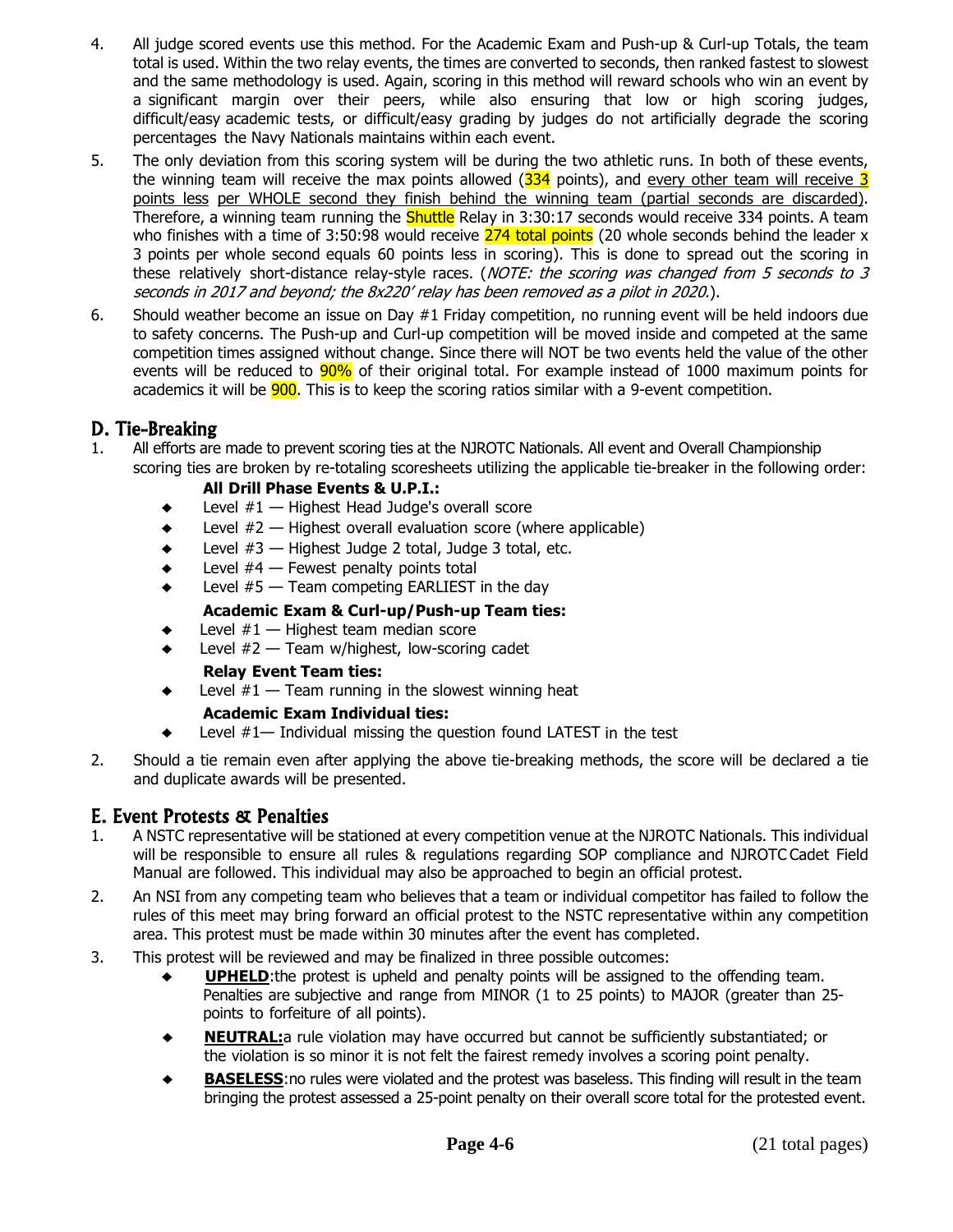# SECTION 6 — TROPHIES & AWARDS

## A. Team & Individual Awards

- 1. Trophies have been expanded to include  $1^{st}$   $5^{th}$  place awards in all team events as outlined above, as well as an NJROTC Nationals Championship, Runner-up, and 3<sup>rd</sup> through 5<sup>th</sup> Place Unit trophies for the top five overall finishing schools. Also, an Overall Drill Championship and Athletic Championship, Runner-up and 3<sup>rd</sup> Place trophy are awarded.
- 2. NSTC will award medallions to the top 10 finalists in all individual competitions, including: **(1)** Male Curlups; **(2)** Female Curl-ups; **(3)** Male Push-ups; **(4)** Female Push-Ups; **(5)** Academic Exam; and **(6)** Armed & Unarmed Knockout Drills. These medals will all be awarded at the closing night Awards Ceremony Saturday evening.

#### B. Awards Ceremony

- 1. The Awards Ceremony will be held following the Knockout Drills (after the dinner break) on Saturday evening at the NAS Pensacola Museum. No placements are announced or scores posted in advance. The Awards Ceremony is as much a part of the NJROTC Nationals as any team event  $-$  all teams are expected to attend. Failure to attend the ceremony without sufficient cause will be construed as a lack of interest and may preclude a future nomination.
- 2. All teams should attend the awards ceremony in uniform. During the ceremony, when trophy placements are announced, the unit company commander (or their designee) should come to the center stage area to receive the unit's trophy and then return to their unit's formation with the trophy.
- 3. Seating for parents and other spectators will be in the rear of the facility. Please ensure your parents treat this museum as a living memorial. The static displays are not to be touched and the seating is not to be moved for any reason. Teams are ENCOURAGED to have a photographer rush FORWARD.

# SECTION 7 — THE ACADEMIC EXAM

#### A. General Information

- 1. The Academic Exam will consist of 100 multiple choice questions with 50 minutes allowed for completion. The test is designed to be EXTREMELY difficult with a top score target of just 85 correct answers.
- 2. The academic exam **will not** be generated from the test bank. All test questions will come directly from the latest editions of the NS-I/Cadet Field Manual & Cadet Guide Book (30 questions), NS-II (30 questions), NS-III (30 questions) and current events (past 60 days before exam — 10 questions). The question will be in typical multiple choice format and easily understood by all cadets. The test will be constructed by Sports Network International with oversight/review by NSTC personnel.
- 3. Standard exam rules apply just like any other competition test. No cellular phones of any kind may be accessible by test takers during the event. Covers of any kind may NOT be worn while taking the academic exam as well. No jackets or other unnecessary clothing items may be worn. Cadets will be encouraged to use the bathroom BEFORE the test begins. Any cadet who must leave the room for any reason after the test has begun will end their test at that point. No team may request or receive a copy of the test afterwards.

### B. Team Composition & Test Taking Specifics

- 1. Academic Exam teams will be comprised of **15 cadets**. Each team will be given a single exam time. At this time, all academic exam team cadets will take the exam together. Multiple schools will take the test at the same time and in the same location.
- 2. No cadets may enter the exam area once the test has begun until the official end time of the exam 60 minutes after the start. Any cadet who must leave the exam area prior to the official completion of the event must turn in the exam at that point.
- 3. Cadets will sign out a complete exam package. This exam package will include: pencils, scratch paper, bubble answer sheet, and the test itself. Brief instructions will be given. At the completion of instructions, the test will be opened by the cadets. Sixty minutes will be allowed to complete the exam.
- 4. When a cadet has finished the exam, he/she should sit quietly in their seat. All cadets will be dismissed and turn in their test booklet, answer sheet and scratch paper in an orderly fashion at the conclusion of the test.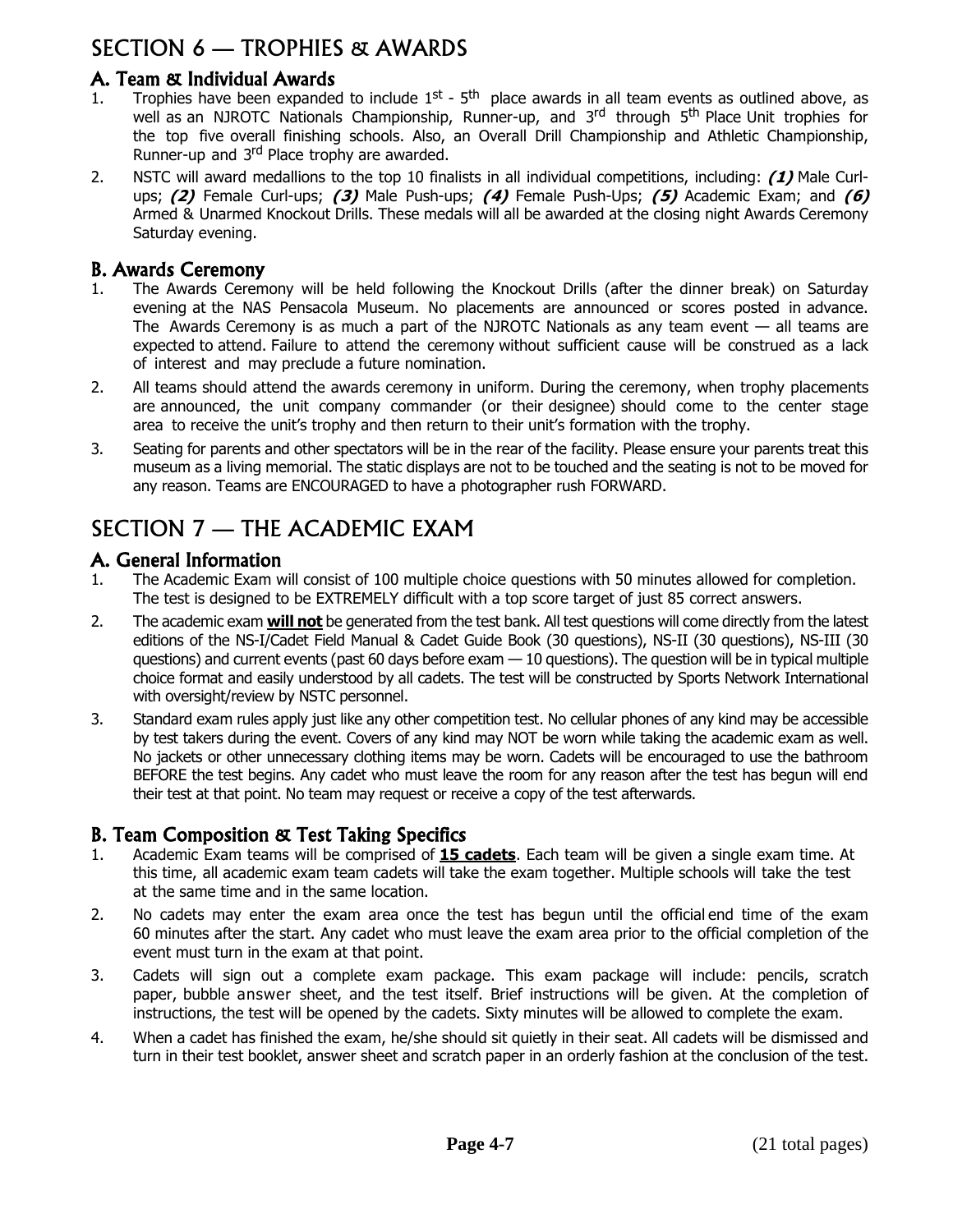- 5. This is an individual exam taken as a team effort. Keep your eyes on your own work. Do not look around the room for any reason. Any individual found to be cheating in any manner will result in an appropriate penalty up to disqualification of every scoresheet for the ENTIRE TEAM. Do not let this happen to your unit!
- 6. Cadets should bring NOTHING with them into the room NOR ARE THEY ALLOWED TO REMOVE ANY ITEMS PROVIDED TO TAKE THE TEST. No backpacks, bags, pencils or other items will be necessary. Everything you will need to take the exam will be waiting for you on arrival into the exam room.

### C. Exam Grading & Scoring

- 1. All academic exam cadets will have their exams scored and totaled. The scores from each cadet on the team will be added together giving the team a grand total score. These scores will be ranked in order and the proportional scoring system will then assign a point value to your school.
- 2. If for any reason less than 15 cadets represent a school in the Academic Exam competition, the total of those who took the exam will be the score for the team. No allowance can be made for teams with less than 15 testing cadets.
- 3. Each question will have only one correct answer. Bubble sheets marked with no answer or multiple answers to any question will be marked incorrect. Scoring is done by machine and we do not look for "intent" in any score sheet. Because of this, be careful making ANY stray marks on your bubble sheet.

# SECTION 8.1 — THE DRILL PHASE

### A. Drill Phase Events

1. The following events are described in this section and are counted among events identified as "Drill Phase Events":

| Armed Platoon Basic - 500 pts.      |
|-------------------------------------|
| Unarmed Platoon Basic - 500 pts.    |
| Armed Platoon Exhibition - 500 pts. |

Unarmed Platoon Exhibition – 500 pts. Color Guard – 500 pts. Knockout Drills – not scored towards overall

### B. Drill Phase Area Sizes and Specifics

1. All drill areas have a flat, concrete surface. All drill areas maintain ample ceiling heights. The drill area dimensions are as follows:

| ◆ Armed & Unarmed Platoon Basic Drill      | 85' x 70' (main arena - concrete flooring) |
|--------------------------------------------|--------------------------------------------|
| • Armed & Unarmed Platoon Exhibition Drill | 85' x 70' (main arena - concrete flooring) |

- . Color Guard Drill 75' x 75' (main arena concrete flooring)
- rete flooring)
- 2. Drill areas are created using blue fluorescent tape connected to 20" traffic pylons on the floor. All drill areas use a single entrance/exit point. This point will vary depending on the drill area (see maps). All drill area entrances are 25' wide. This is the only point where a team may enter/exit the drill area — **no exceptions**.
- 3. The Head Judge in both Basic and Color Guard Drill will be positioned directly in front of an orange cone with a small, yellow "X" placed denoting the center point of that drill area length. This will denote the correct position for teams to execute Report-In/Out and Eyes Right/Left. This is the position where the cadet commander should execute these maneuvers REGARDLESS OF THE PHYSICAL POSITION OF THE HEAD JUDGE. It is the JUDGES RESPONSIBILITY to be on this "X" at the correct time. Units who feel the judge was stationed in the wrong position may approach the Area Manager stationed within the event for a clarification.
- 4. The Head Judge location for the Exhibition Drill Report In/Out is determined by the team's cadet commander and may be positioned anywhere on the drill floor and in different locations for the Report In and Out. It is the cadet commander's responsibility to brief this position(s) to the Head Judge while the team is in the ready area prior to their performance.
- 5. Boundary violations are penalized when any part of a cadet or his clothing comes in contact with any part of the boundary tape or the support cones, or crosses the imaginary line formed by the entry/exit opening. Should the boundary tape or cones become dislodged during a performance, a violation will occur when a cadet crosses the point where the tape/cone should have been were it not displaced.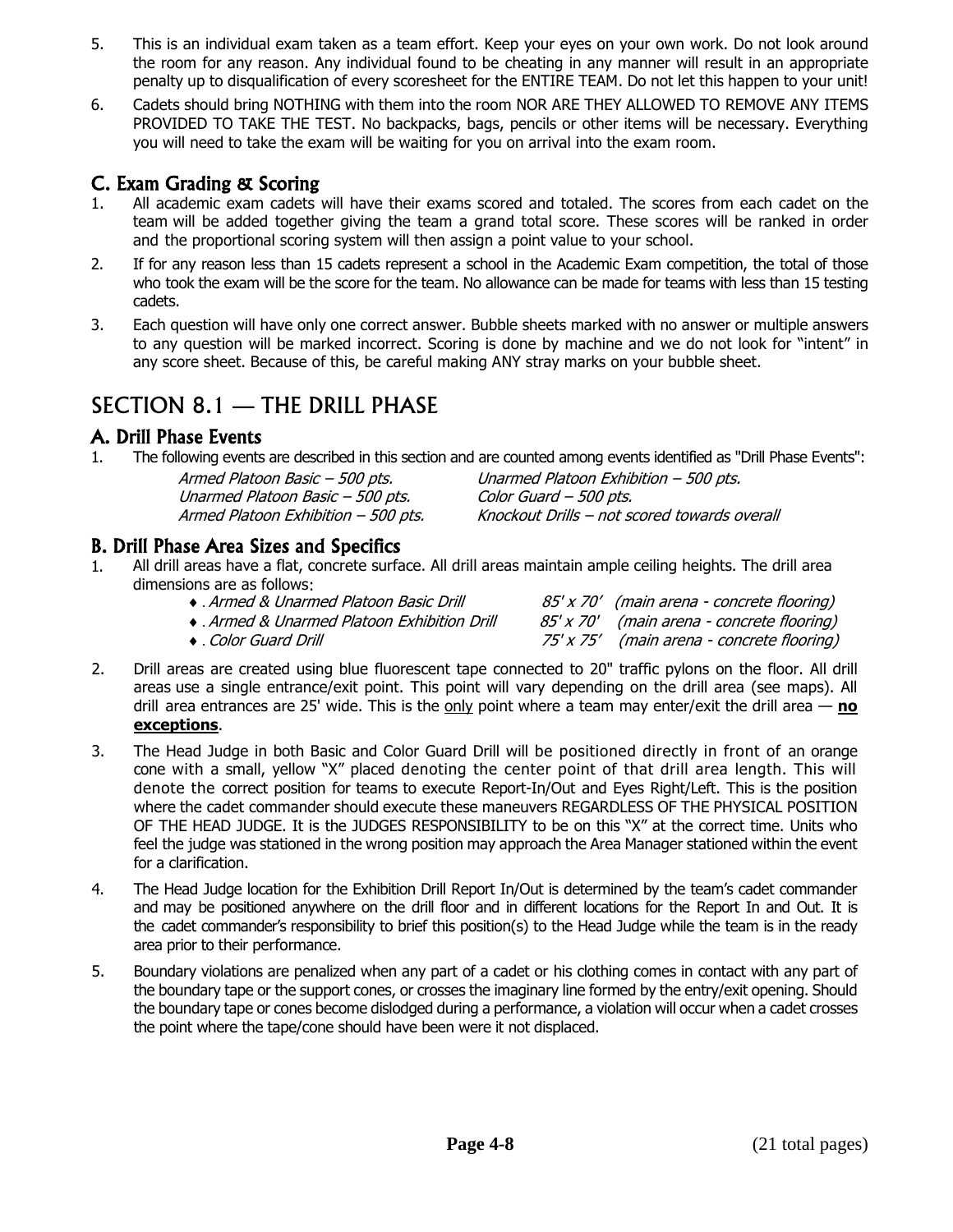### C. General Drill Phase Performance Regulations

- 1. During report in, the Unit Cadet Commander reports-in to the Head Judge. To report in, he/she should state:**"(school name) NJROTC Unit from (city, state) reporting in for (event)"**
- 2. Armed & Unarmed Drill Teams will maintain the following competing cadet team sizes:
	- ♦ **Color Guard** <sup>4</sup> cadets, two rifles/two flags (ONLY units of <sup>4</sup> compete no exceptions)
	- ♦ **Platoon Basic (Armed/Unarmed)**  14 cadets (12 cadets, one guidon bearer, and a cadet commander)
	- ♦ **Platoon Exhibition (Armed/Unarmed)** <sup>12</sup> cadets plus <sup>a</sup> commander min. no max. limit no guidon permitted but an Unarmed Guide in Unarmed Ex and Armed Guide in Armed Ex are permitted, but NOT REQUIRED.
	- ♦ **Knockout Drill (Armed/Unarmed**) All NJROTC competition roster cadets may enter both the Armed & Unarmed Knockouts
- 3. During Platoon Basic & Exhibition competition, teams will receive a 25-point penalty per missing cadet. With a maximum of two missing cadets allowed (for a 50-point penalty). No team may compete in these events with more than two cadets missing. No team may compete in Color Guard without 4 cadets (two rifles/two flags).
- 4. The standard cadence for Platoon Basic and Color Guard Drill is 112 to 120 steps per minute. In all other facets of the event, cadence is left up to the discretion of the performing team.
- 5. Several stationary movements listed in Platoon Basic and Color Guard Drill have been **CAPITALIZED IN BOLD PRINT**. Teams performing these movements **will NOT begin the execution of the following movement until directed to do so by the event head judge**. This will be done with a simultaneous verbal ("CONTINUE") and visual (THUMBS UP SIGN) cue from the judge. Failure to wait for the judge will result in a 5-point peroccurrence penalty.
- 6. During Platoon Basic/Color Guard, the performance of extra movements not required by the sequence (done primarily to avoid boundary violations, i.e., Mark Time, to the Rear March, etc.), will result in a 5-point peroccurrence deduction.
- 7. It should be noted that special attention will be given by judges to ensure proper enforcement of all regulation movements (i.e., foot stomping, marching shoulder-to-shoulder vs. close interval, improper flashy movements, etc., along with shortening of the standard 30-inch step).
- 8. Shoe taps **MAY NOT BE WORN** during **ANY FACET** of the NJROTC Nationals competition. Also, no bayonets, handguns (demilitarized or otherwise), special effects, music or musical instruments, (bugles, drums...ANY musical instrument), or pyrotechnics are allowed to be used or carried by anyone at the event. Additionally, no horns, whistles, or any other artificial noise-making devices may be used at the event by anyone at any time. Teams failing to follow this rule may be removed from that competition event.
- 9. All equipment authorized for use at the NJROTC Nationals must be available within the JUMS catalogue except where outlined differently herein. Schools with any questions regarding what is and is not authorized equipment for use should check with their Area Manager prior to attending the event to clarify this issue.
- 10. Once a competition unit moves into the Ready Area for either Unit Personnel Inspection and/or Drill Phase Events, only uniformed NJROTC instructors may physically interact with the unit in any capacity. All others, to include, parents, spectators, non-participating cadets, and support personnel must move to the bleachers to watch and cheer-on the competitors. THIS WILL BE STRICTLY ENFORCED!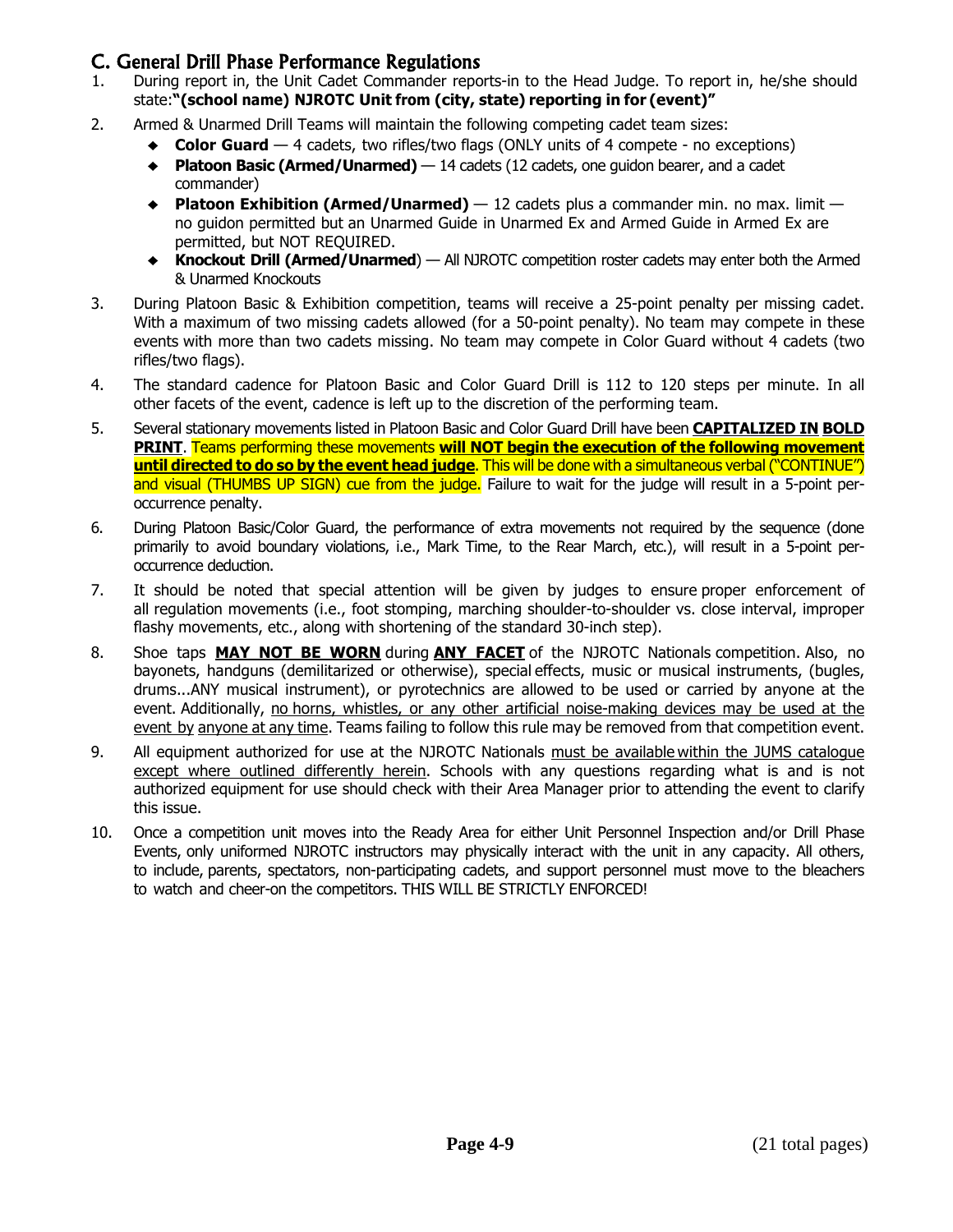# D. General Drill Rifle Requirements & Regulations

- 1. To compete at the NJROTC Nationals with arms, the unit must utilize an NJROTC approved drill rifle. Varnishing, chroming or painting the weapon in a military fashion is permissible. No decorative tape will be permitted anywhere on the rifle. Drill rifles are NOT REQUIRED to maintain a rubber butt pad.
- 2. As per NJROTC HQ, new procedures for Inspection Arms for the Daisy rifle, color guard, etc. This can be found in Ser 14-12: CHANGE 1; NJROTC CADET DRILL MANUAL. Please make sure your unit is in accordance with these new procedures for the upcoming event as judges will be fully briefed on this change.
- 3. Within Armed events, drill rifle slings are required drill rifle equipment and may not be removed. They may however be "taped down" during any phase of the competition with color matched, non-decorative tape ONLY! Any color tape may be used to repair a broken rifle. White slings are NOT authorized for ANY facet of the event.
- 4. Although all team members must compete with the same style drill rifle during a given event, **teams are allowed to use multiple sets of drill rifles for each team event** (example: one set for Platoon Basic Drill and a different set for Platoon Exhibition Drill).
- 5. The definition of a "dropped" drill rifle is now simplified as any rifle that strikes the drill deck unless it is intentionally designed to do so.
- 6. Drill rifles sometimes break in a way where its continued usage could become a danger to the cadet or others. When this occurs, the cadet may carry the drill rifle but under **NO CIRCUMSTANCES** should the drill rifle be spun or otherwise moved in a dangerous manner (cadets may not continue to use a dangerously broken drill rifle). Should a drill rifle break in any manner that makes safely using the rifle impossible, a back-up rifle MUST be given to the cadet. This drill rifle hand-off will be made only by a performing cadet leaving the formation, moving to the boundary, exchanging the broken drill rifle (HANDED, NOT THROWN) to the cadet by someone against the boundary **outside the competition area**. He/she will then rejoin the formation with the replacement rifle and continue their performance. No one may enter the drill area – the rifle handoff is made over the boundary tape. No additional time will be allowed for such an occurrence.

### E. Cadet Commander Regulations

- 1. All armed event cadet commanders **MUST** carry a rifle or sword. Unarmed event cadet commanders **MAY NOT** carry a rifle or sword. When a commander chooses to use a sword, it must be accompanied by a sword belt & scabbard. The sword is not permitted to leave the commander's hand at any time upon entering the drill floor, except to return the sword to the scabbard. (This prevents any flipping/tossing of the sword in any manner).
- 2. During Report-In/Report-out, the cadet commander should be THREE paces and centered on the Head Judge. During Color Guard, the unit should be SIX paces and centered on the Head Judge. Although there is no specific deduction for violating this distance, violation will generate a lowered score from the Head Judge, as well as other event judges.
- 3. Cadet Commanders **ARE** permitted to call cadence during their non-exhibition drill performances to assist with cadence. IT IS NOT REQUIRED! Traditional military sounds **will be allowed** to assist teams in maintaining cadence.
- 4. Within each team event, only one commander may lead the unit. This commander must be the person to report in, report out, and maintain overall "control" of the performance. A 25-point penalty on the Head Judge's scoresheet will be assessed if the commander does not lead the group during the routine or transfers this duty to someone else within the unit. Teams may highlight the talent of other cadets, and are encouraged to do so, but this must NOT be done in the form of a transfer of leadership.
- 5. Allowing that each drill team is instructed differently, judges will evaluate the vocal projection of cadet commanders in the following manner. During Platoon Basic Drill events, an individual's voice projection, confidence, and tone will be the criteria upon which judges will base their evaluations.
- 6. The report in and report out for each event at the NJROTC Nationals will be done VERBALLY by the cadet commander. At no time may any commander perform using any form of CUE CARD or other form of prompting. Doing so will result in immediate disqualification of the unit from that event.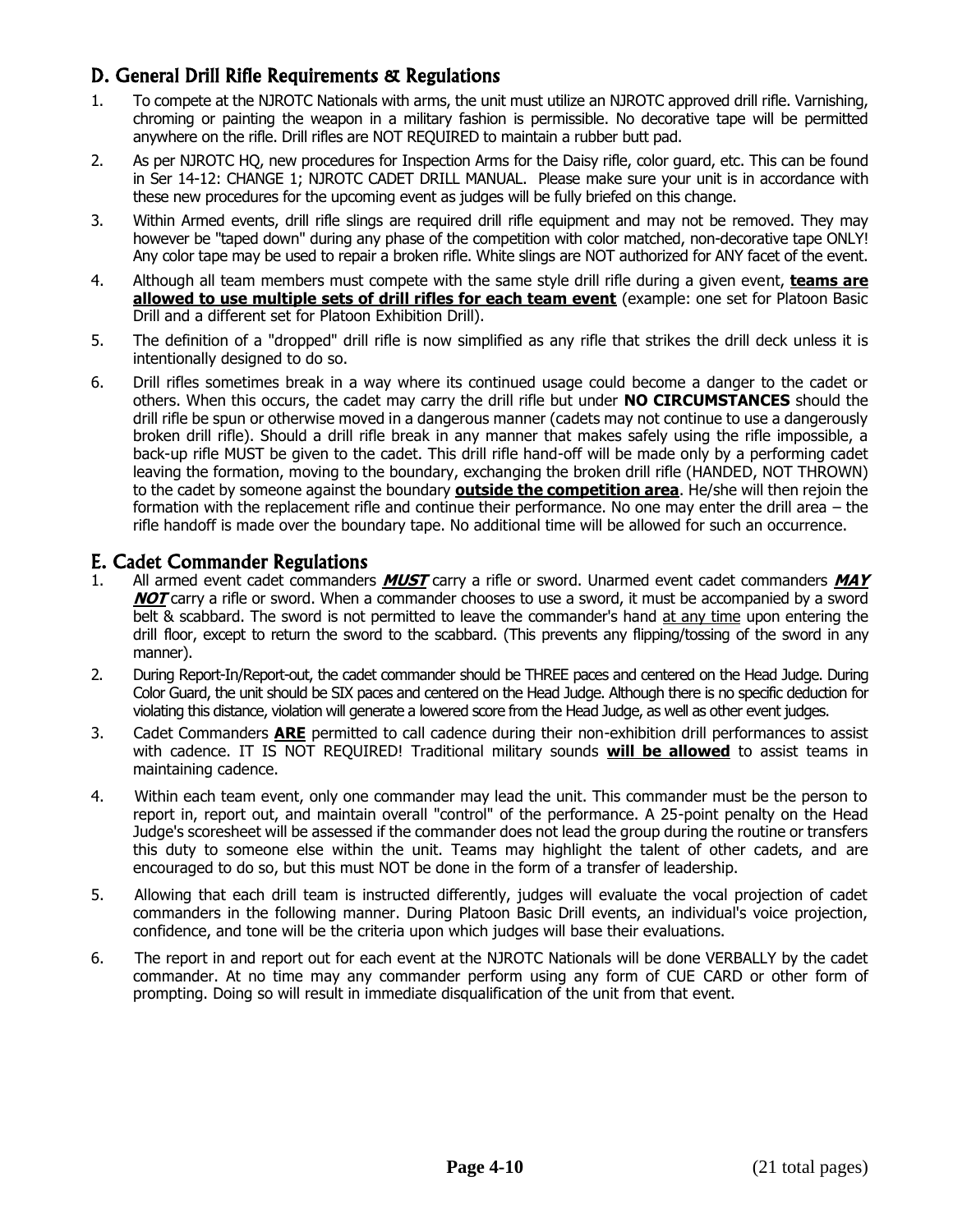# F. Event Judging

- 1. Three judges will be utilized as scoring judges in each competition area. A fourth judge may be used in certain areas to maintain cadence and serve other necessary functions. Judges are supplied with all needed manuals and regulations to execute their judging duties. Also, judges are given a detailed briefing the day prior to the competition to ensure everyone is prepared to give the cadets the best effort possible.
- 2. Judges will not discuss personal evaluations concerning completed performances among themselves. They will, however gather after each Platoon Basic Drill and Color Guard performance to discuss correct rulings on any boundary violations, omitted commands, SOP-related items & other non-subjective matters. This will ensure a correct ruling from each judge on these crucial items.
- 3. Area Managers will be responsible for the awarding of major/minor penalties for teams that violate regulations found within this Navy Nationals SOP that may or may not be caught by event judges. These penalties are subjective based on the nature of the offense and/or the advantage gained from such violation.
- 4. The SAME JUDGES will judge each team in a particular event. Qualified, active duty individuals from OTC Newport, RI, NAS Pensacola and/or surrounding Naval/Marine Corps installations will judge each event wherever possible.
- 5. It should be noted that NSTC goes to great lengths to obtain the highest qualified judges possible. With the world situation as it is today, these judges can be called away on a moment's notice. NSTC reserves the right to modify the judging make-up noted above, while still maintaining the fairest possible competition for all schools.
- 6. During judging, all judges are instructed to move around the competition area allowing the best angle to grade the performances. Cadets may use every inch of all drill areas. Judges will move out of a cadet's path, allowing cadets total access of all drill area space. Judges may come very near any cadet to gain a better judging perspective at any point during an event. Cadets should be prepared for this.
- 7. All judges' scoring & decisions are final. Protests regarding violations of Navy Nationals regulations will be considered as prescribed under Section 5D, "Event Protests & Penalties." No other protests will be considered. Many double check processes are in place to ensure event mistakes are kept to a minimum.
- 8. As a matter of proper conduct, discussion with judges during the competition about any facet of the NJROTC Nationals is forbidden. Any questions from parents, team followers, cadets, or instructors about any portion of this competition that requires immediate action should be directed to the Judging Director of the NJROTC Nationals, Justin Gates. Should the issue go beyond the scope of the written SOP and warrant outside input, the Judging Director will consult with the designated NSTC representative.
- 9. All scoresheets will be collected from event judges by the Area Manager stationed within that event. He/she will ensure an explanation is given for any penalties issued by the judge and that all S.O.P. regs are in effect. The scoresheets will then be quickly scanned to ensure no omitted scores are present. After this brief review, the scoresheets will be given to the runners where they are then taken directly to the scoring table and entered into the Navy Nationals scoring database.
- 10. A single SNSI or NSI with the competing team just leaving the floor may approach the Area Manager near the entry/exit point for the drill area to learn if any penalties were issued and why. The Area Manager will inform the instructor of any penalties at this point before the next team takes the floor.

## G. Event Timing

- 1. The penalty assessed for a performance not falling between these time periods is ONE (1) POINT PER SECOND OVER/UNDER THE TIME RANGE. Time limits are as follow:
	- **Armed / Unarmed Platoon Exhibition** Min. 6 Minutes Max. 9 Minutes
- 2. All performances officially begin along with event timing when**the first cadet of the competing unit crosses the drill area entry point** and it ends when the **last cadet crosses the exit point**.
- 3. There is no overall event timing of Platoon Basic or Color Guard Drill as the completion of the movements, in cadence, is satisfactory. Teams should not prolong the report in/out process. Should judges feel that teams are belaboring these moves, it will be reflected in their overall evaluation.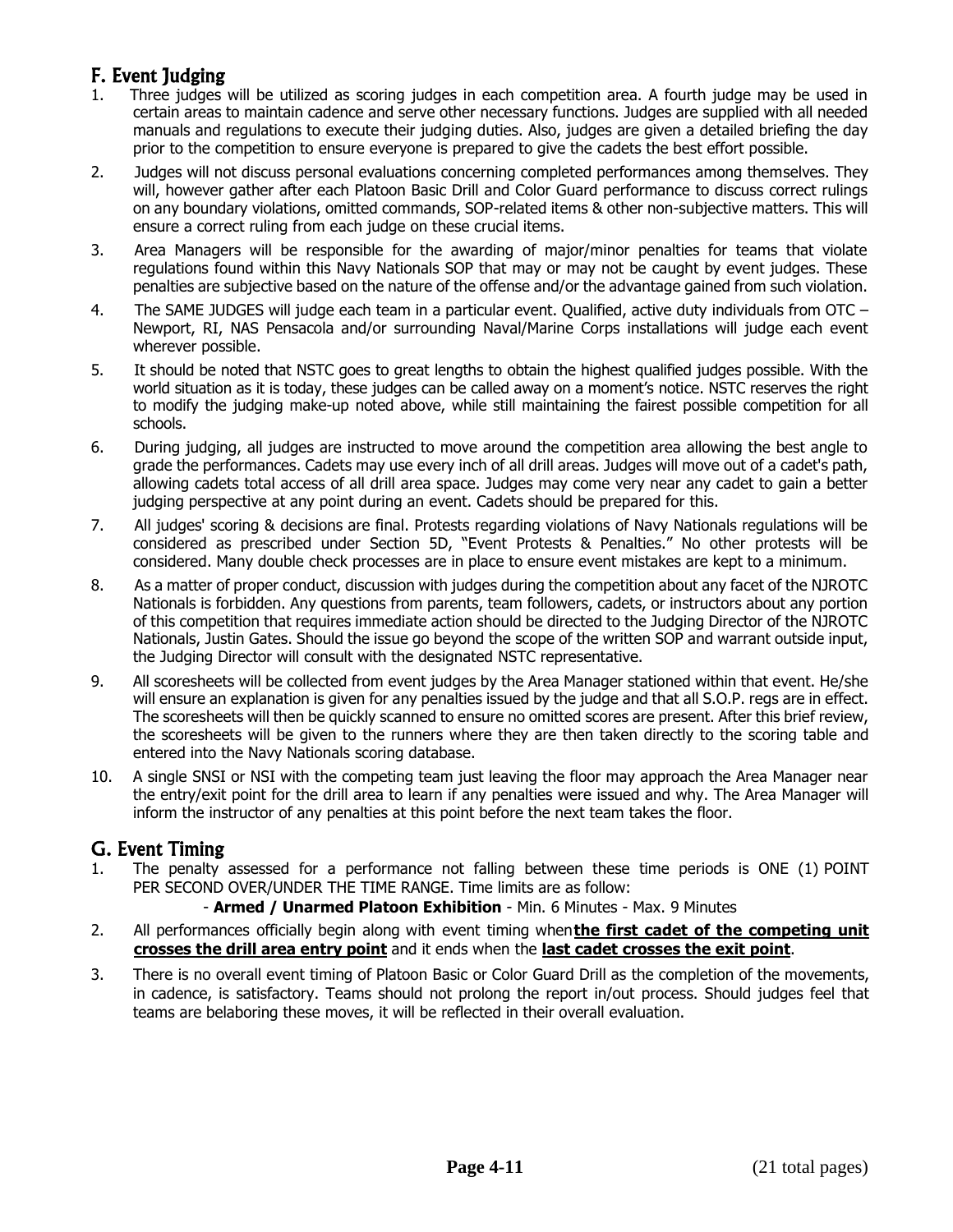# SECTION 8.2 — PLATOON BASIC DRILL

# A. General Information

- 1. Armed and Unarmed Platoon Basic teams may be male, female or mixed teams.
- 2. All of the movements in this event must be done from memory, in the order listed on the scoresheet. No "cheat sheet" or other external prompting is allowed.
- 3. To gain a max score, the cadet commander is expected to move the platoon to a position front and centered on the Head Judge using correct marching maneuvers (column movements, flanking movements, oblique marching, etc.) with squad leaders in the correct position — while having the platoon ready to execute the entire Regulation Drill sequence immediately after your Report In. Exactly HOW your unit chooses to do this is left up the each school. The judges will all expect this and look forward to your personal execution of this maneuver.
- 4. As inferred above, schools must be MARCHED into/out of all Basic drill areas. The use of the Fall In/Fall Out commands are prohibited.
- 5. All commands given by the unit leader while the platoon is halted will be 6 paces in front of the unit.
- 6. In confined area such as this drill meet, Unit Leaders are permitted to march three paces centered on the left side of the unit where they can best control the unit.
- 7. Note: The cadet commander **WILL NOT** move to check alignment of cadets. This time-intensive maneuver is not warranted or required and if conducted, it will be adversely scored by the judges.
- 8. Teams should review this Standard Operating Procedures in its entirety before readying their Platoon Basic Unit for the NJROTC NATIONALS.

# B. Judging & Scoring

- 1. In the Platoon Basic Drill sequence each individual movement is scored, on a scale of 1 to 5. The Platoon Basic Drill sequence is composed of many individual scoring opportunities. Also, teams will receive point scores for their report in and report out, and points for the judge's overall impression of the routine. The scores will be ranked in order and the proportional scoring system will then assign a point value to your school. The winning school in both the Armed and Unarmed events will receive 400 Scoring Points each.
- 2. Some of these movement combinations are relatively easy while a few are quite difficult. While the execution of many of these movements within the given drill area is challenging for any drill unit, it can be executed by any well-prepared team worthy of attending the NJROTC Nationals at any competition level. The unit's ability to perform this sequence **without extra commands** is vital to the team's overall success at this meet.
- 3. The position of the Head Judge is fixed and denoted by a large "X" placed on the floor against the boundary. Teams will report in and report out to this spot. It is the responsibility of the Head Judge to ensure he or she is on this spot during both the report-in and report-out. **See enclosed drill area layout for the exact position of the Head Judge**.
- 4. Along with the scoring judges, an additional judge is added in the Platoon Basic Drill segment of the competition if possible. Although this additional judge will not conduct event scoring, he/she will be responsible for counting cadence and deducting all boundary, movement-pause, and other violations.

## C. Platoon Basic Drill Sequence Movements

1. All of the prescribed movements in the Platoon Basic Drill sequence are located on the event scoresheet, located in Section 5 of this folder under "Event Scoresheets".

### Important Note!

Judges are encouraged to discuss matters of <sup>r</sup>ule interpretation, boundary violations, and missed commands among themselves immediately afte<sup>r</sup> both Platoon Basic Drill and Color Guard sequences. This remains the only way to ensur<sup>e</sup> a school is graded correctly. Judges DO NOT discuss matters of preference or opinions regarding a performance AT ANY TIME prio<sup>r</sup> to the Awards Ceremony.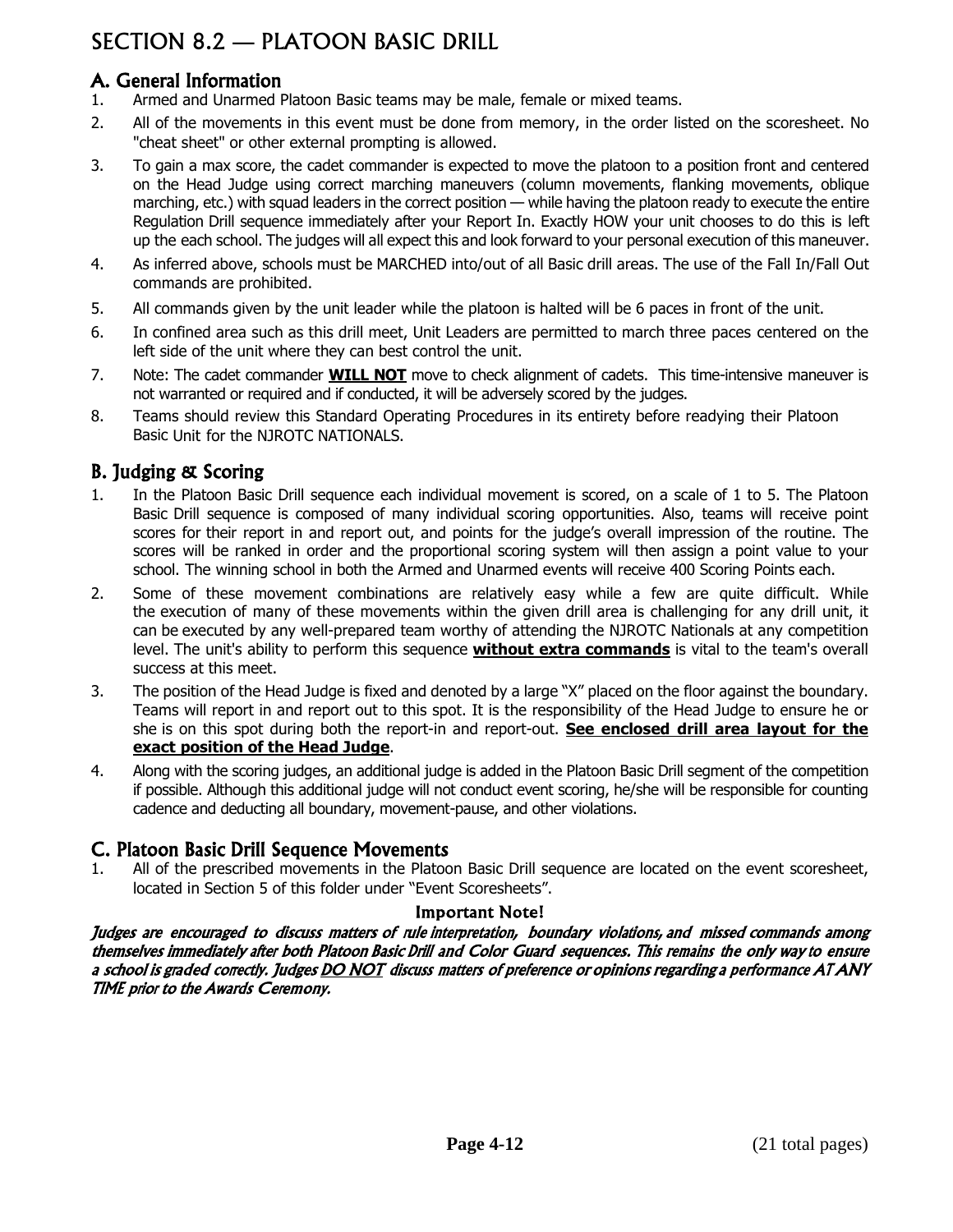# SECTION 8.3 — PLATOON EXHIBITION DRILL

# A. General Information

- 1. Armed and Unarmed Platoon Exhibition teams may be male, female or mixed teams.
- 2. All Platoon Exhibition routines consist of stationary/marching drill movements as well as trick rifle maneuvers that are limited only by the imagination & creativity of the drill unit, and the rules of the NJROTC Nationals. Please keep in mind however that this is a **military competition with military judges**.
- 3. Cadets may not be lifted off the ground at any time (either by standing on a rifle or supported by another cadet or in any other manner). Blind tosses are not allowed (a blind toss is one in which the rifle is thrown towards the back of a receiving cadet). Additionally, NO RIFLE TOSSES OF ANY KIND may be done where the rifle travels over a cadet's head that is not the thrower or a recipient. Ensure you design your formation to ensure no cadets are underneath any thrown rifle. These prohibitions are due exclusively to safety concerns and if undertaken during the competition, will result in your unit being disqualified from the Platoon Exhibition phase of the NJROTC Nationals.
- 4. Splits or other gymnastic-style movements have no place in this military competition and will be deducted heavily if performed. Additionally, as this is a TEAM competition, units who maintain extended drill periods of multiple, stationary cadets may be graded down on the scoresheet. Please ensure your drill routine maintains the vast majority of movement done by all competing cadets.
- 5. Platoon guide are optional for Armed and Unarmed Exhibition Drill events, however neither may carry a guidon. Within Armed Exhibition, the guide, if used, MUST be armed with a rifle.
- 6. Routines must be designed with safety in mind, therefore long rifle throws should be undertaken ONLY in a formation that does not have the thrown rifle(s) traveling over the head of any cadet in the formation (i.e., use of a "V" or "H" formation is recommended). Additionally, teams may NOT throw any rifle to a receiving cadet that does not have the initiator of the throw in their visual field at the time of the throw. Judges who feel EITHER of these rules have been violated will have their scores reduced within the Overall Evaluation segment of the scoresheet under consultation with the Area Manager overseeing the event.
- 7. The Head Judge may be placed anywhere on the drill floor for the Report In and Report Out of the unit (may be two different locations). This position will be established between the event Head Judge and the cadet commander prior to the performance while in the ready area.
- 8. During all facets of Platoon Exhibition Drill, "props" or other outside items are **NOT ALLOWED**. This includes but is not limited to: hoods, blindfolds, additional rifles, etc. Cadets may use a replacement drill rifle as prescribed in Section 8.1D, "General Drill Rifle Requirements & Regulations."

# B. Judging & Scoring

1. Judging during any exhibition event is obviously quite subjective. However, all judges are looking primarily at the mechanics of the routine as well as the togetherness and "snap" the unit presents — while also reviewing with equal intensity the overall style and flow of the performance. While the degree of difficulty a unit displays is also a strong consideration in judging, flawless perfection cannot be overlooked.

#### Important Note!

#### Judges at this event within all Drill Phase Events are no-nonsense Marines who express a fairly straight-forward approach to judging drill. They are very by the book in both Regulation and Color Guard, and look at the Exhibition Drill events in a dee ply traditional military manner. Schools who incorporate many non-military steps and movements within their exhibition routines should be aware that what worked well for you back home may not play very well at this event – you have been warned!

- 2. The scoresheets for Platoon Exhibition are located in Section 5 of this folder. This scoresheet should be studied to see how your performance may receive the maximum amount of points available in these events.
- 3. Within the Armed Platoon Exhibition event, a penalty is assessed for each occurrence of a dropped drill rifle with a minus 5 point deduction from the overall score. All units should review their routines for safety and rifle security to minimize this change this penalty will affect your team whenever possible.
- 4. The Platoon Exhibition Drill scoresheet is composed of many scoring sections for a total of 400 points maximum possible. The scores will be ranked in order and the proportional scoring system will then assign a point value to your school. The winning school in both the Armed and Unarmed events will receive 400 Scoring Points each.
- 5. Teams should carefully review this scoresheet in order to maximize their score.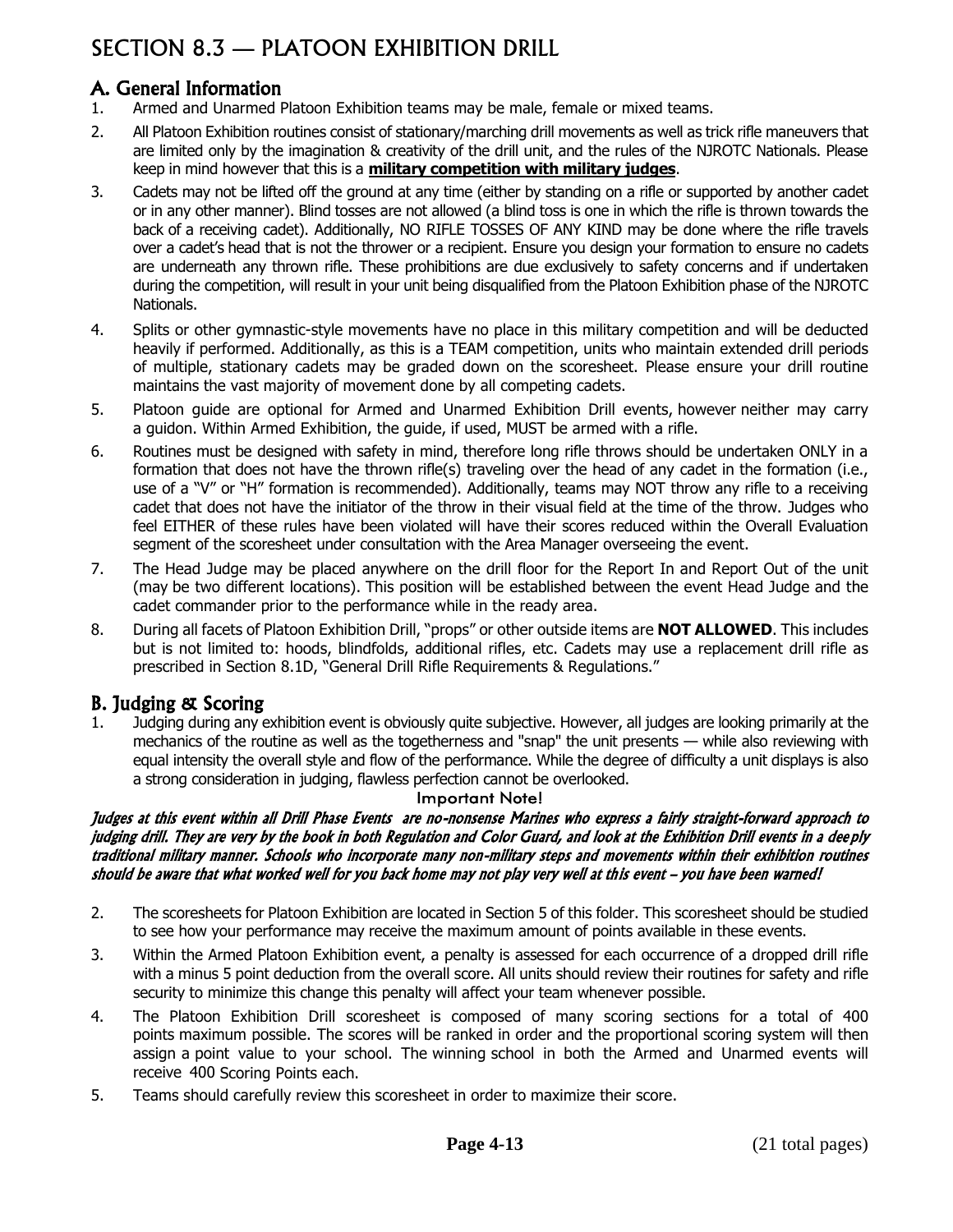# SECTION 8.4 — COLOR GUARD DRILL

# A. General Information

- 1. The four-person color guard will be comprised of two rifle bearers and two flag bearers. The Color Guard Unit will prepare their unit to begin the routine by placing their unit in line formation at the entryway of the competition area with the colors uncased (see enclosed map for the exact location of this entry point).
- 2. Teams should review this Standard Operating Procedure manual in its entirety before readying their Color Guard Unit for the NJROTC NATIONALS.
- 3. Color Guard start times will be exactly 30 minutes following their U.P.I. start times. Schools drawing the early start times on Friday will receive the latest average start times on Saturday to provide the fairest possible overall competition starting grid.

### B. Judging & Scoring

- 1. The position of the Head Judge is fixed and denoted by a large "X" placed on the floor against the boundary. Teams will report in and report out to this spot. It is the responsibility of the Head Judge to ensure he or she is on this spot during both the report-in and report-out. See enclosed map layout for the exact position of the Head Judge.
- 2. Teams are reminded to report in and out 6 paces from the Head Judge to receive an optimal score.
- 3. In the Platoon Basic Drill sequence each movement is scored, on a scale of 1 to 5. The sequence for Color Guard competition is comprised of many graded regulation movements and a Judge's Overall Impression Score yielding 400 points maximum possible. The scores will be ranked in order and the proportional scoring system will then assign a point value to your school. The winning school in both the Armed and Unarmed events will receive 400 Scoring Points each.

## C. Color Guard Regulations & Performance Issues

- 1. The National Colors will be the senior flag with a JUMS issued unit OR service flag ONLY! No other secondary flag may be used. The cadet commander for the Color Guard unit must be the National Colors bearer. However, the cadet commander is not required to be the highest ranking member of the Color Guard unit.
- 2. Color Guards MUST utilize EITHER one of the three following flag and pole combinations: (A) the JUMS provided 9-1/2' wooden pole with Battle-Ax, (B) the JUMS provided 8' or 9' aluminum pole with Battle-Ax; or (C) the JUMS provided 8' wooden pole with spear tip
- 3. All units must utilize and properly display the JUMS-requisitioned sling, including color harness during color guard competition. (NOTE: the black harness IS JUMS APPROVED and allowed at this event. Combo Covers are NOT AUTHORIZED, but JUMS issued white guard belts are optional).
- 4. Rubber sleeves or tips for guide-on ferrels and color guard flag poles will be allowed as optional equipment.
- 5. All schools should ensure that their equipment is maintained and prepared properly prior to entering the competition area. Schools maintaining an equipment issue that could have been prevented through proper pre-event care may be awarded a subjective penalty on the Color Guard HJ scoresheet.
- 6. A special area has been set-up just outside the Color Guard area for these schools to case and re-case the colors (again, ungraded) before leaving the color guard area. Units are instructed NOT TO WALK AROUND THE COMPETITION VENUE WITH UNCASED COLORS! Use the case and uncase area set aside for this purpose. See enclosed map layout for the exact position of this case/uncase area.

## D. Sequence Movements

1. All of the prescribed movements in the Color Guard sequence are located on the event scoresheet, located in Section 5 of this folder under "Event Scoresheets".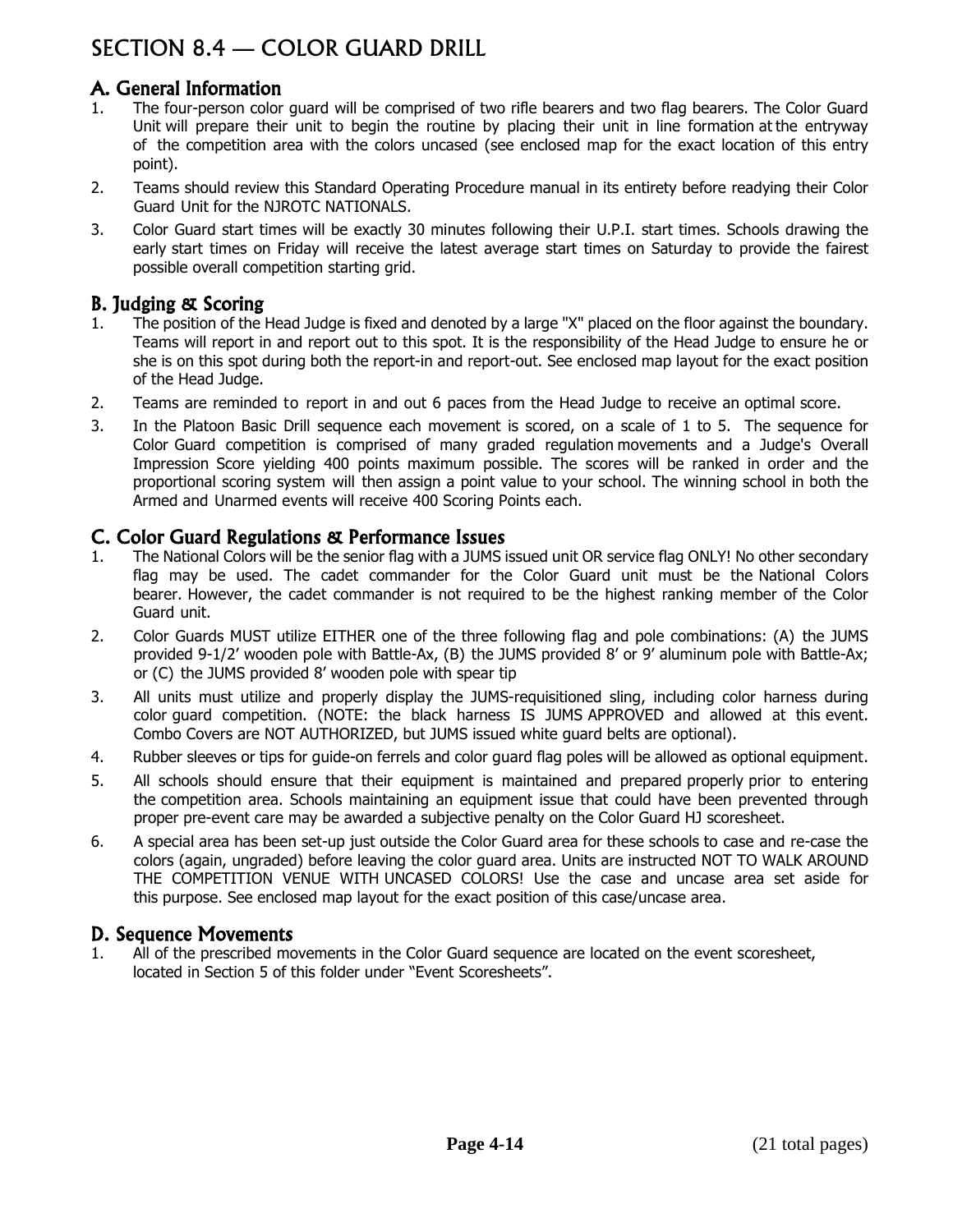# SECTION 8.5 — KNOCKOUT DRILLS

# A. General Information

- 1. All cadets maintained on a NJROTC competition roster may enter both the Armed Knockout Drill and the Unarmed Knockout Drill. There is no separate fee to enter either Knockout competition.
- 2. No inspection for this event will be conducted; however, the drill uniform should be worn appropriately. This applies particularly to females who must continue to have their long hair pinned-up under their cover. Those cadets not in compliance may be "knocked out" immediately at the start of the Knockout by the event judges.
- 3. Cadets will assemble on the floor and will be arranged in a manageable, double-arm interval set-up. Cadets will be given basic verbal instructions, as well as a few practice commands to get used to the Knockout caller's voice. Cadets will be eliminated one by one until only one remains as the respective knockout champion.
- 4. No swords are allowed in the Armed or Unarmed Knockout competition.

### B. Judging, Scoring and Procedures

- 1. Knockout Drill judging is handled by 12-15 judges. Knockout is a single elimination event, one mistake and out. All judges' decisions are final. Cadence for the event is rhythmic but NOT 112 to 120 counts-perminute. These movements will not be published in advance but will be basic, largely stationary commands.
- 2. Knockout commands will be given in clear, understandable language. However, a few commands may be given which either cannot be executed from the position issued or is a two-part command with only the first part of the command given. These are not trick commands, but are given to test the cadet's ability to both know the military manual of arms as well as to react correctly to any given command.
- 3. Upon being knocked out, any cadet who refuses to leave the floor immediately may be cause for that cadet's entire remaining team on the floor to be eliminated from the Knockout Drill. Cadets are expected to maintain their military bearing while leaving the drill floor. Cadets and spectators in the audience are expected to maintain exemplary behavior during knockouts, keeping noise and commentary to an absolute minimum so that the knockout may be conducted without distractions.
- 4. Cadets will be knocked out until TEN cadets remain on the floor. These final cadets will then be knocked out one at a time, until one cadet remains on the floor. All ten of these final cadets will each receive medals that will be presented at the beginning of the Awards Ceremony that evening denoting their order of finish.
- 5. Teams should understand that the Knockout Drill is highly subjective. Oftentimes, winners are crowned by a combination of superior talent and a bit of luck.

# SECTION 9 — UNIT PERSONNEL INSPECTION

## A. General Information

- 1. Unit Personnel Inspection is a required event **for every member of your team at the NJROTC Nationals**.
- 2. Unit Personnel Inspection is carried out as an unarmed event. During Unit Personnel Inspection, NO CADETS (cadet commanders included) MAY CARRY A RIFLE OR SWORD.
- 3. All cadets standing Unit Personnel Inspection MUST WEAR a name tag. Additionally, all cadets **MUST WEAR** all and ONLY NJROTC ribbons earned that appear on the NJROTC ribbon chart (CNET 1533/61). The NJROTC Nationals Unit Personnel Inspection will look for a sharp uniform, as well as a sharp cadet INSIDE the uniform! Remember, **all cadets must wear all NJROTC ribbons earned for this personnel inspection**. Teams who "strip down" cadets to wear less than their full compliment of ribbons earned will be graded down.
- 4. The scoresheet for Unit Personnel Inspection is located in Section 5 of this folder. This scoresheet should be studied to see how your performance can receive the maximum score in each area.
- 5. Under any circumstances, cadets **ARE NOT** to seek out and return to Unit Personnel Inspection judges with answers to previously asked, inspection-related questions.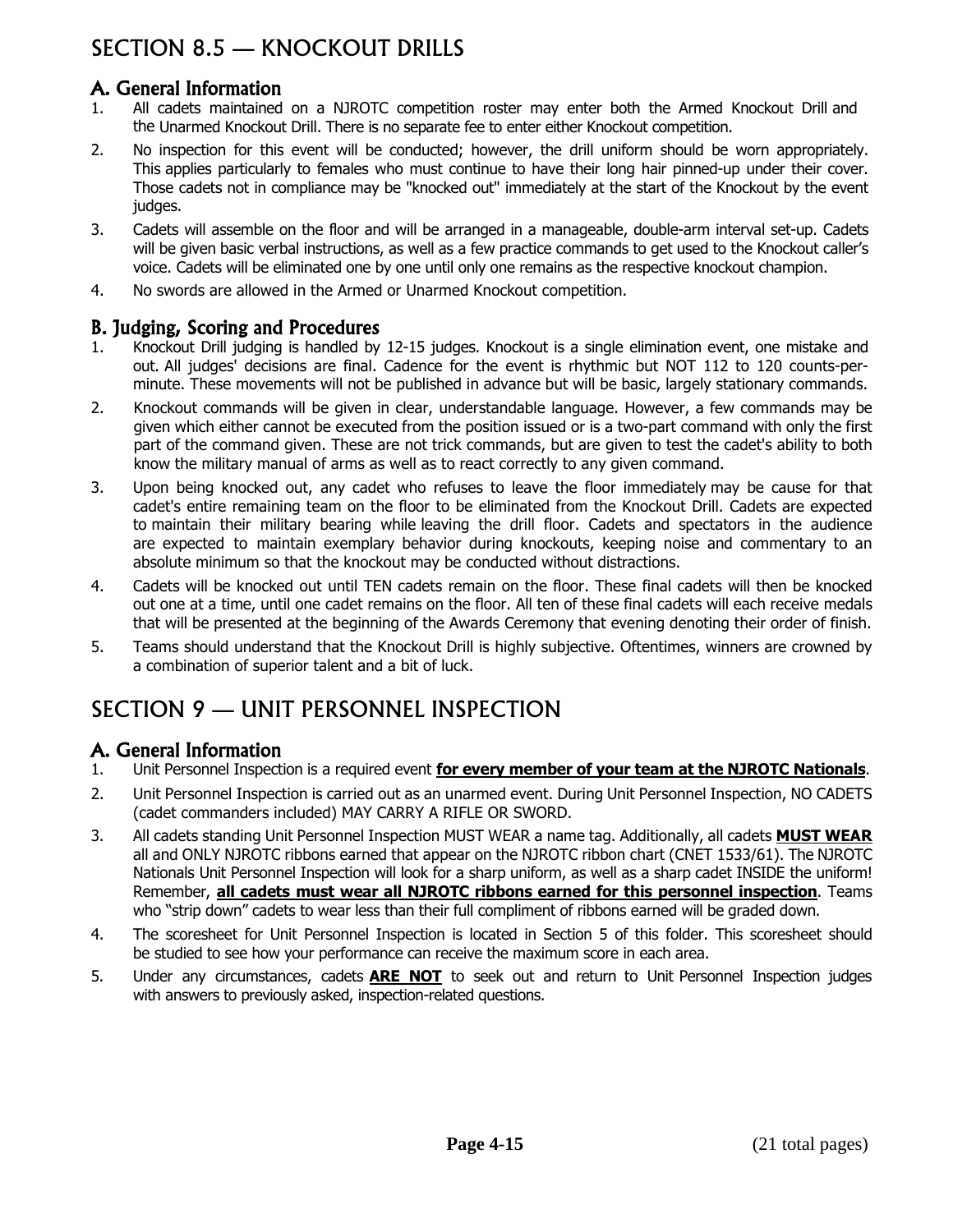6. Schools and their followers will be allowed inside the AD Hangar. Schools are encouraged to come forward to the boundary tape to watch **THEIR OWN SCHOOL PERFORM** Unit Personnel Inspection and Color Guard on Friday. However, they are not allowed to "hang around" throughout the morning and watch other schools perform. Along with the advanced prep this encourages, we do not want the bleachers to become a permanent home – there is not enough seating to allow all attendees, cadets and spectators a seat throughout the day. When your unit has completed their performance, it will be expected that your group will LEAVE the facility. We are looking for SNSI/NSI interaction to control their own spectators for compliance on this important matter.

# B. Inspection Judging

1. After formation of the unit, the Unit Cadet Commander reports-in to the Head Judge. To report in, he/she should state their school name, city/state, reporting-in or out, and to request permission: A good example could be "**SIR (OR MA'AM), THE FIGHTING BLUE KNIGHTS FROM ACME HIGH SCHOOL IN MINNEAPOLIS, MINNESOTA REQUEST PERMISSION TO FORM FOR INSPECTION**."

## C. Special Emphasis Inspection Matters

- 1. The inspection is designed to be more rigorous and demanding of proper bearing at all times. Judges will be professional but tough. Judges will use measuring devices and expect perfection in all items on display. Cadets should prepare for a much more rapid-fire, intense line of questioning and demeanor by the judges.
- 2. Hair length and style should correspond to the NJROTC Cadet Field Manual. General appearance should be well groomed and uniforms should be impeccably clean. Hair "scrunchies" must be inconspicuous and should also match hair color. Standard-issue leather oxford shoes are required wear for all portions of the event.

# D. Cadet Verbal Responses

- 1. Judges are instructed to ask every cadet a minimum of THREE questions during Unit Personnel Inspection. NSTC has determined that questions asked of cadets during Unit Personnel Inspection will be much more defined and approved by NSTC. These questions will come from two areas: Chain of Command and the Cadet Field Manual (excluding orienteering OR survival). The exact questions asked will not be published in advance for the cadets. These questions will be given only to the judges in advance.
- 2. Judges are looking for BOTH the demeanor and bearing the cadet maintains as well as the correctness and completeness of the answers to the questions. All are equally important to maintain a top score.
- 3. Do not allow your cadets to become flustered by a question posed by a judge. If a cadet doesn't know the answer to a question posed to him/her, a confident, "Sir/Ma'am, this cadet does not know at this time" or similar is the best response.
- 4. A judge may incorrectly apply a regulation to your team's uniform. If your cadet feels a rule has been incorrectly applied due to questions asked by the inspecting judge, do not belabor the point with the judge! If the judge presses a point a cadet knows is incorrect, the correct response should be "Sir, this cadet has been instructed that "thus & so" is correct". Do not lose military bearing! After completing the inspection process, immediately reach the Area Manager overseeing the U.P.I. competition and discuss the incident. He will then contact the judge and assure the correct ruling and scores are in place.

## E. Exact Unit Personnel Entry & Exit Procedures

1. All units will pre-assemble in the assigned ready area (exact location will be specified with signage the morning of the competition) roughly 5 minutes prior to their assigned start time. When the school being inspected marches out of the U.P.I. area, the school next up for U.P.I. should immediately move their formation to just outside the entrance of the U.P.I. area. When the judges have completed their scoring, a U.P.I. official will meet the cadet commander in this entry area to ensure the whole team is present and ready to compete (NOTE: remember, any cadet failing to participate in the U.P.I. for the school is INELIGIBLE to compete in any event for the duration of the weekend). This official will ensure the cadet commander is prepared to form the unit into FIVE squads of cadets (no more than 8 cadets per squad with each squad **maintaining the most even distribution of cadets possible**).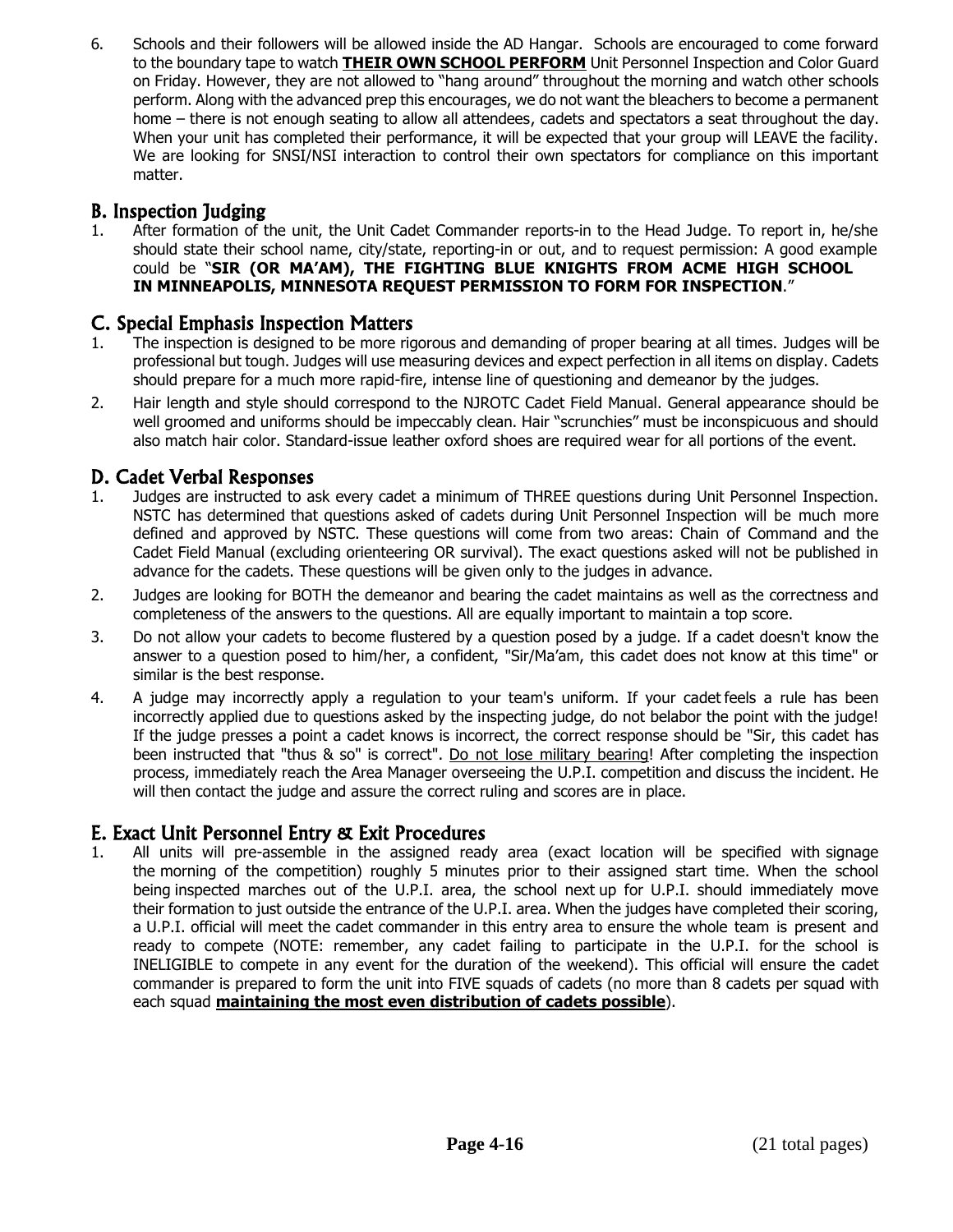- 2. Once a competition unit moves into the Ready Area for either Unit Personnel Inspection and/or Drill Phase Events, only uniformed NJROTC instructors may physically interact with the unit in any capacity. All others, to include, parents, spectators, non-participating cadets, and support personnel must move to the bleachers to watch and cheer-on the competitors. THIS WILL BE STRICTLY ENFORCED!
- 3. On the direction of this U.P.I. official, the cadet commander will MARCH the cadets forward (Fall In/Out commands are prohibited) and then face the cadets, centered and facing the U.P.I. Head Judge who will be stationed directly in front of a large orange traffic cone. This march will begin the Report-In scoring for the U.P.I. event. No Mustering Petty Officer is utilized; the cadet commander leads the unit.
- 4. The cadet commander **(NOTE: NOT THE ENTIRE UNIT)** will execute a hand salute to the Head Judge. The cadet commander will also verbally report in to the Head Judge. An example of this verbal report-in could be: "**SIR (OR MA'AM), THE FIGHTING BLUE KNIGHTS FROM ACME HIGH SCHOOL IN MINNEAPOLIS, MINNESOTA REQUEST PERMISSION TO FORM FOR INSPECTION**."
- 5. The Head Judge will return the salute and state, "**Form for Unit Inspection**". The cadet commander will then execute about face and instruct the unit to, "**Open Ranks**", and then "**Ready, Front; Cover**". NOTE: **The cadet commander WILL move smartly to check alignment of the squads**. This movement should be done expeditiously. Teams viewed by the judges as dragging out this simple process will be penalized.
- 6. Upon completion of Ready, Front; Cover, the inspection judges will move to begin their personnel inspections. The Head Judge will then inspect the cadet commander. After the Head Judge concludes the inspection of the cadet commander he/she will instruct the cadet commander to "precede him (her) thru the inspection of first squad." At the completion of the inspection of the last cadet in first squad the cadet commander will step off as in marching and proceed down the rear of first squad and take their correct position 3 paces beyond the right flank cadet (guidon). When all judges are finished, the Head Judge will return to face the cadet commander. It is at this position that the cadet commander (and only the cadet commander) will execute a hand salute, and verbally report out and receive final instructions from the senior judge. After receiving final instructions (i.e., such as "Remove your unit from the inspection area"), the cadet commander will order "Close Ranks, March" and then move to the correct position to march the unit out of the inspection area.
- 7. One judge will inspect each squad. Each cadet will receive an individual score (see score sheet for details).
- 8. The cadet commander removes the unit from the floor smartly with a simple Right Face/Forward March, thereby exiting from the opposite side of the area from where they entered. Judges then finalize their scoring of the unit and prepare for the next school. The final cadet leaving the floor will end the scoring for the Report Out segment of the U.P.I. event.
- 9. Schools should evaluate the U.P.I. / Friday diagram located in this folder to best understand and properly execute the written directions contained above.

# SECTION 10 — ATHLETIC PHASE

## A. Athletic Phase Events

- The physical fitness competition will be coed in all events within the Athletic Phase competition. Males and females will compete as members of the same team as follows:
	- **♦ Curl-ups: 16 members — (8 males/8 females)**
	- **♦ Push-ups: 16 members—(8 males/8 females)**
	- **♦ 16x100-yd shuttle relay: 16 members — (8 males/8 females)**
- 2. Only the competing runners and a coach from the teams called to compete in that specific heat may enter the inside of the track area. This is to allow better race monitoring for safety AND better race execution by event .

### B. Athletic Phase Specifics

- 1. All running/relay events are scheduled outdoors (weather permitting) and utilize a flat, grass athletic area (Parade Grounds) for the 16x100yd relay.
- 2. In both the relay events, teams may have their males and females compete in any order they desire.
- 3. NSTC will obtain an on-base facility for quick uniform changing between events on Friday. The restroom areas on-site are not designed to be used as a changing facility. Additionally, the restroom areas on-site should be left CLEANER that when you arrived.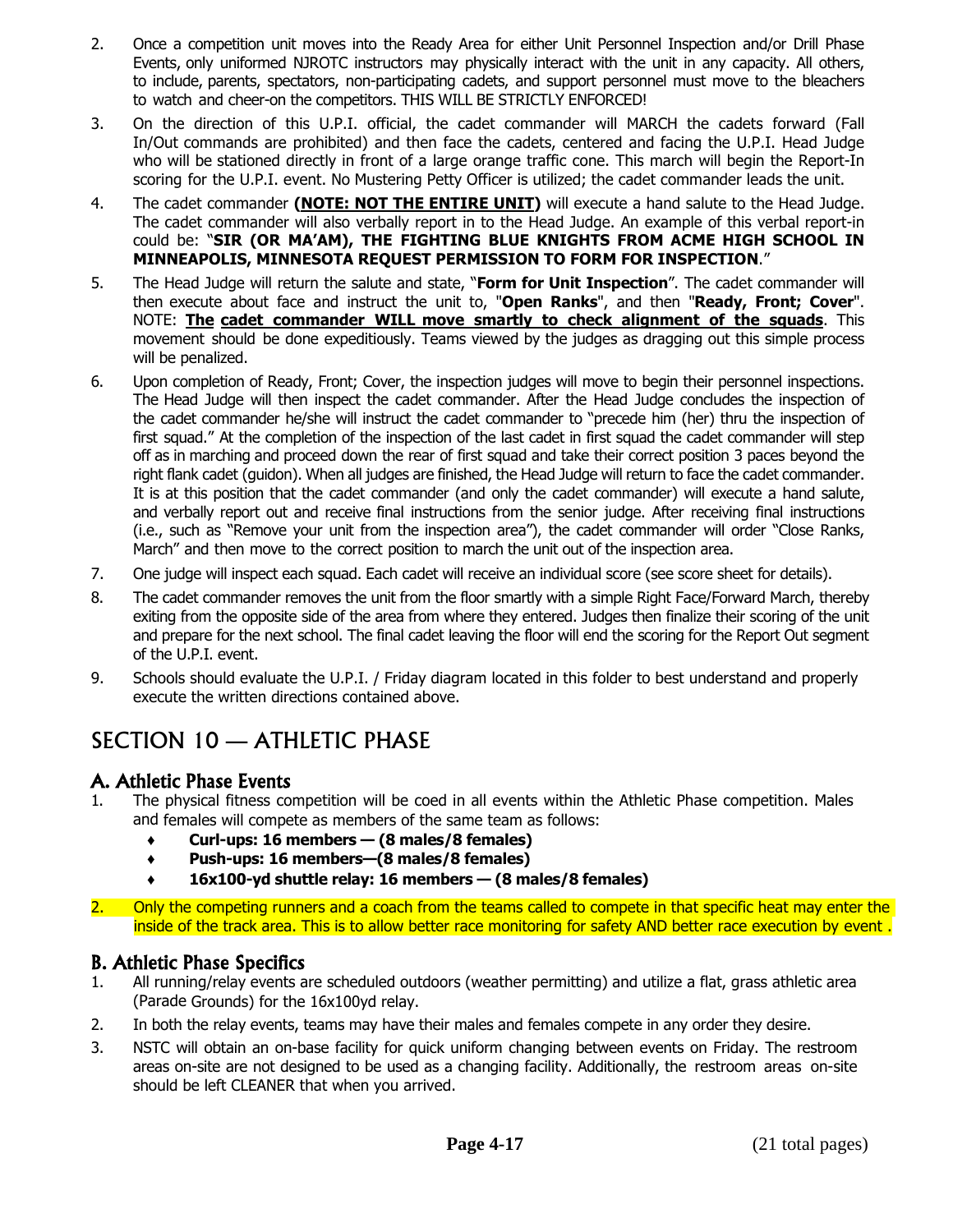- 4. Where cones are used for racing lanes, lane violations MAY be penalized when any part of a cadet or his clothing comes in contact with any part of the support cones or crosses the imaginary line created by these cones to gain an advantage. Should the cones become dislodged during an event, a violation may occur when a cadet crosses the point where a cone should have been were it not displaced.
- 5. In any athletic contest, should circumstances dictate that a school has been perceived as being deprived of the ability to gain an accurate count (push-ups/curl-ups) or an accurate time (shuttle relay) through no fault of their own, the Navy Area Manager on hand has the discretion to allow such team to undertake their event again to gain a solid score. The decision is NOT subject to protest and will be final.
- 6. No protests can be entertained for judgment calls made by any judges during any facet of the athletic competition. Mistakes WILL be made but understand all judges are well trained and totally impartial. Suggestions for improving NEXT year's competition are welcome AFTER the Athletic Phase is concluded.

### C. Relay Event General Regulations

- 1. Shoe regulations have been clarified from previous years. Any running/athletic shoes of any kind, to include toe shoes, are authorized for all running/athletic events. Metal spikes of any kind are prohibited.
- 2. **Teams will bring their own baton.** The baton shall be of approximate standard track & field size and weight. Batons shall not be tossed. The baton must be passed to the following runner within the 10-yard passing zone. A dropped baton may be picked up by any runner without penalty and no additional dropped baton penalty will be enforced – the delay in retrieving the baton has been deemed the penalty.
- 5. Cadets will run in one of several heats. Each heat will contain from 6 to 8 teams. Each runner may only run one time per race. Any team failing to finish the race with possession of the baton by the last runner will receive zero points.
- 6. A "lane-based" start and run will be in use for the Shuttle Relay. All competitors within a heat will start together utilizing an unassisted start at a single start/finish line.
- 7. All timed events will desire a clean start. If one or two teams jump across the start line early, a minimum 5-second "false start penalty" will be assessed to those teams. No re-start will occur.
- 8. Time Penalties (assessed on a per occurrence basis) are as follows:

o **5-SECOND PENALTIES will be maintained for all minor race infractions.** These include but not limited to: false start; minor interference, breaking inside track boundary; failure to pass the baton within the Passing Zone. Additional time penalties may be added at the discretion of the Area Manager should they believe the team gained an unfair advantage through the violation more than the penalty imposed.

- 9. After a baton pass, ENSURE your completed runner does not wander into the running path of another team. Doing so may cost your team a minimum 5-second interference penalty. A team which is SEVERELY impeded by interference (i.e., runner knocked to the ground, etc.) MAY have other remedies imposed. This decision is not subject to review/protest and is SOLELY at the discretion of the track officials.
- 10. The position of any runner will be based on their point of contact with the ground. Therefore, a runner will be considered within the passing zone if the ONLY contact with the ground is occurring inside the passing zone even if the runner reaches out of the zone to acquire the baton. A baton may not be THROWN, it must be passed only.
- 11. No participant may leave the track in any manner. Any cadet doing so may cause his team to be penalized up to a disqualification for egregious violations.
- 12. The last runner in both relay events will wear a pull-over vest that will denote them as the final runner for their school. This will assist in getting the correct time and to ensure all 16 runners have participated.
- 13. Please ensure your non-racing cadets DO NOT pace their racing cadets in any manner (i.e., running along with them generally to shout encouragement). This is an illegal action and highly subjective to penalize but it has been penalized in the past. PLEASE don't let this happen to your team!
- 14. Teams are encouraged to post their guidon flag, school banners, school mascots or other reasonable displays in the grass near the competition site during all Athletic Phase Events to display to everyone who is competing – SHOW YOUR SCHOOL SPIRIT!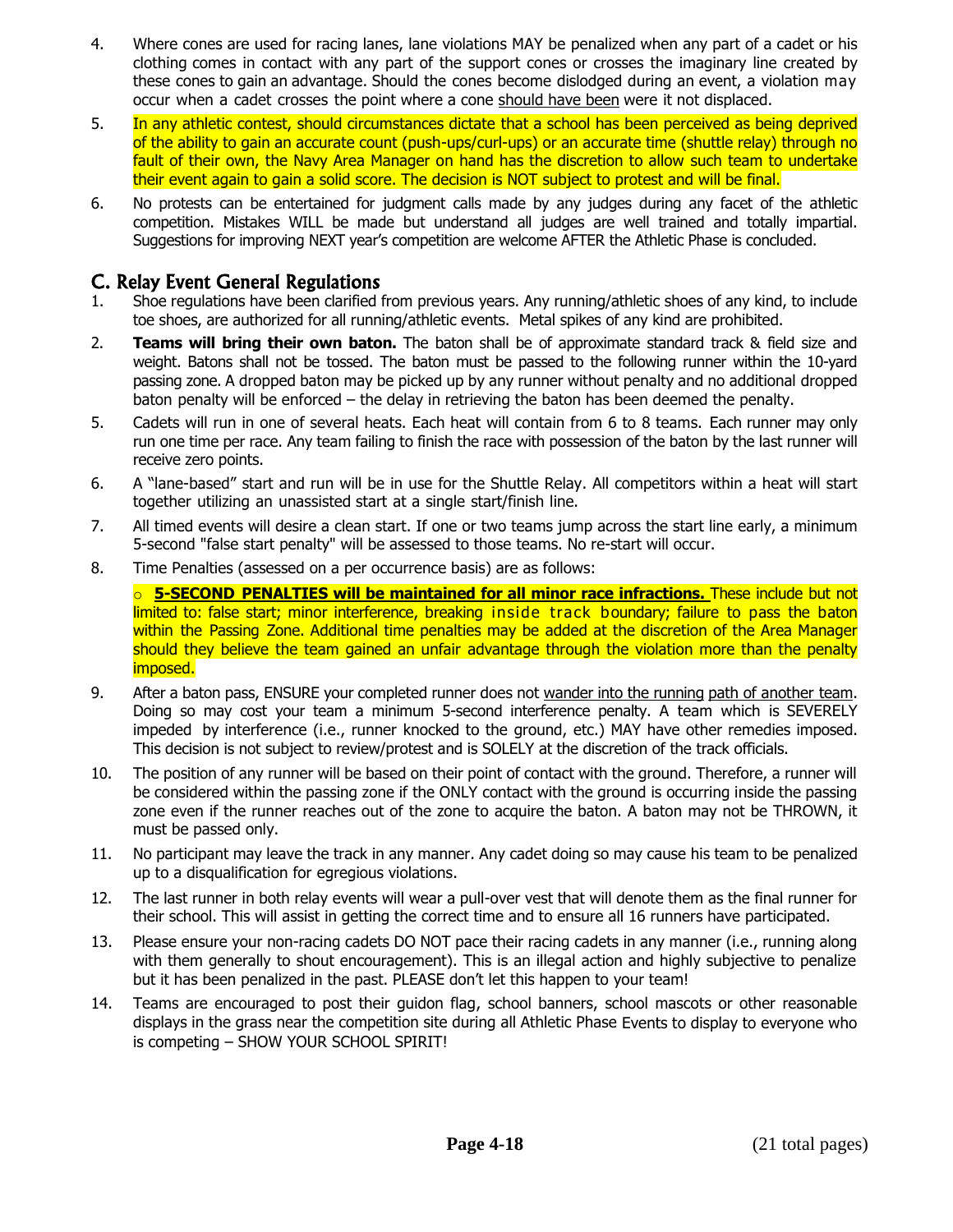# D. General Curl-Up/Push-Up Regulations

- 1. One station will be used for all performing teams, therefore every team will be judged by the same set of judges. This will eliminate any problem of un-even judging between stations. Area Managers will be on hand for the entire competition and will play an active role to ensure judges are fairly and accurately exercising their duties. Area Managers can and will intervene with judges who are allowing incorrect procedures to occur.
- 2. Both the Curl-up & Push-up competitions utilize a cadence that all competitors must hear clearly to execute the required movements. The male & female cadence will generate 50 curl-ups/push-ups every minute; therefore cadets who can execute correct curl-ups/push-ups throughout will receive a perfect score of 250 for the five- minute period. It is the responsibility of the competing school to ensure that assisting cadets, spectators and others affiliated with the school maintain sufficient quiet to allow the competitors and judges to hear the cadence.
- 3. Non-competing cadets **MAY NOT** enter the station area to hold cadets feet or serve in any other required function or capacity. The curl-up team and push-up team must be able to accomplish all of the required tasks set forth in this document without external support from non-competing cadets. Specifically, this means that curl-up cadets may be the only cadets in the curl-up area. No other person may come in to hold the feet of the competing cadets or interfere with the competition/judging. Teams must practice this in advance to be successful.
- 4. If the participant breaks form in any manner, the judge will immediately physically touch the cadet on the shoulder and state the violation verbally to the cadet (example: "get in cadence, cadet" OR "arms parallel to the deck, cadet"). Upon hearing this, **THE CADET SHOULD RESPOND AYE, SIR**! The judge will not count incorrectly executed movements. A second break in form announced by a judge WILL cause the judge to again touch the cadet on the shoulder and announce, "Good Job, You're Done" or similar. The judge stops the count and the cadet will not be allowed to execute further curl-ups/pushups.
- 5. Males and females will execute both curl-ups & push-ups in the same manner no gender differences. The time limit for the event is **5 minutes**. NO RESTING IS PERMITTED during either event. The count for each competitor will be recorded immediately following the completion of the event. Cadets are directed to NOT leave their competition area until their count has been recorded from their judge.
- 6. Cadets who complete the entire five minute segment of curl-ups/push-ups will be given a one-minute bonus time period to correctly execute as many curl-ups/push-ups as they can, without cadence tape. This oneminute segment total will be used exclusively to break ties and it will not count towards the team scoring total. Cadets who believe they can execute the full five minutes of curl-ups should PRACTICE not stopping at the end when the tape states, "**Cadence Stops – one minute bonus time continues**!" Cadets may not rest in any fashion during this bonus time. The cadence may slow, but not cease. Cadets who break form a single time or fail to continue (cease) as outlined above will have their bonus time curl-up count stopped at that point.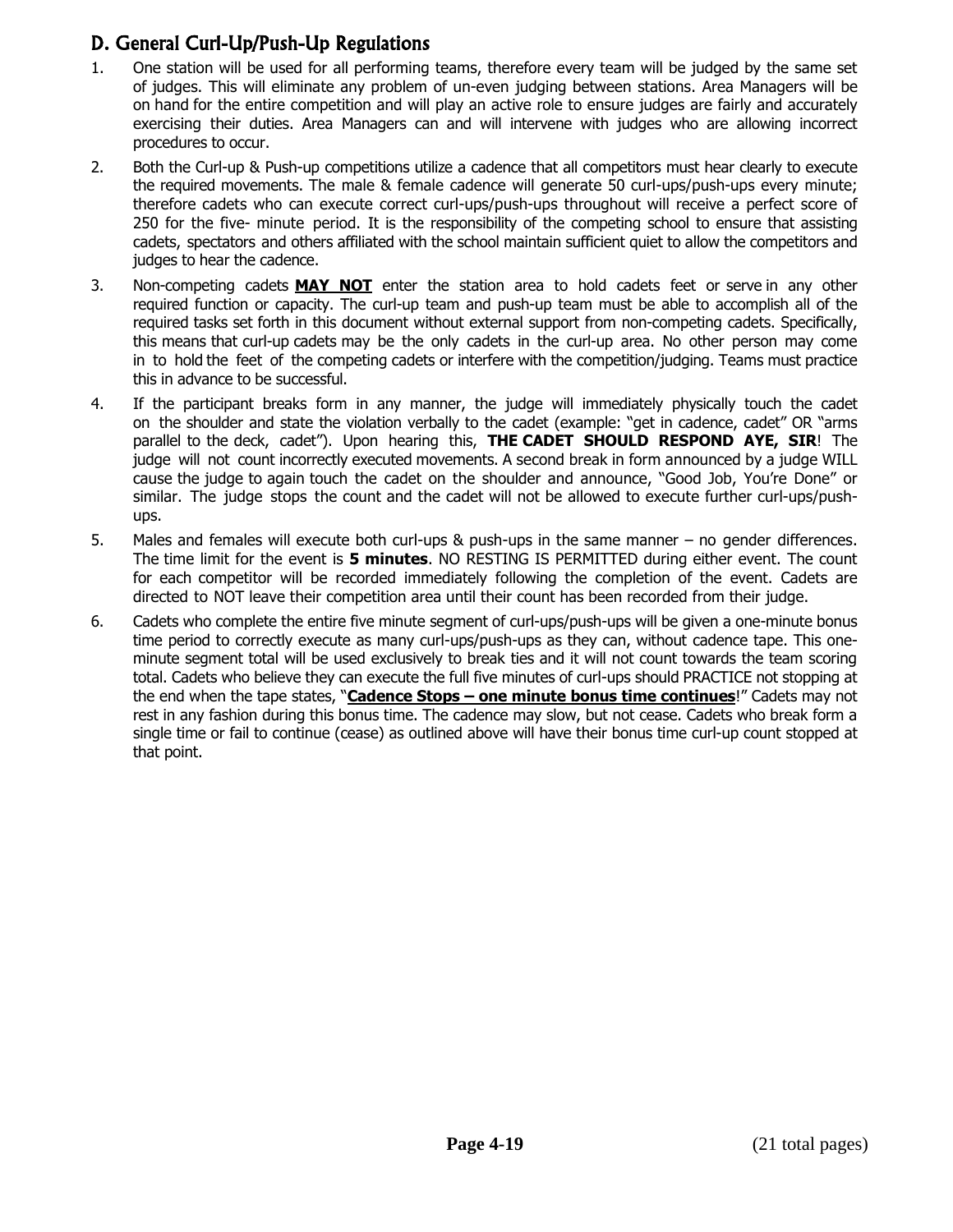# E. Event Specific Rules, Procedures & Regulations

### **CURL-UPS**

- 1. Curl-ups will start from the fully prone **DOWN position** with: shoulders on the deck, knees bent, thighs at a and the minimum with the range with the contact of the second mandature of the deck, have being angled with the ground, feet together and flat on the deck, butt in contact with the deck. Arms will be crossed on the chest with the hands on the opposite shoulders (NOTE: some competitors have grasped their t-shirts in the past — this is NOT ALLOWED and you will be warned then stopped for this practice. Hands go on the shoulders.)
- 2. A team member (partner) will hold the **FEET** of the competing cadet with only their hands. Ensure cadet partners hold **ONLY THE FEET** of the cadet competitor. Holding the calves, ankles, or legs is not allowed, so cadet partners should practice holding **JUST** the feet with only their hands.
- 3. The command in use to start the Curl-up competition for each school will be the now famous, "aaaand, UP!"

4.One curl-up is counted each time the elbows touch the **MIDDLE OF THE THIGH** so long as the hands remain in contact with the shoulders & the body originates in the required start position (special note: BOTH shoulder blades must touch the deck, butt must STAY on the deck, and back may not "arch").

### **PUSH-UPS**

- 1. Push-ups will be performed starting with the body flat on the deck.
- 2. The command in use to start the Push-up competition for each school will be the now famous, "aaand, UP!" A push-up is counted on correct movement to the "UP" position while properly executing the movement in cadence. On the command "UP", the arms will straighten and fully extend, the legs, torso and head will remain in a straight line, fingers forward and directly under the shoulders. The cadet must maintain this straight body line as well as all other regulations for correct form at all times during the push-up competition.
- 3. On the command "DOWN", upper arms are parallel to the deck, legs, torso & head are in a straight line, fingers forward and under the shoulders. Done correctly, this places the chest roughly 3" from the ground.

#### **16X100-YARD SHUTTLE RELAY**

- 1. Proper execution of this event will have cadets leaving the start/finish line, running 100-yards to the other end of the arena and passing the baton to the next runner who then runs in the opposite direction. Subsequent runners will run in the same manner until the last member completes the relay.
- 2. Each school will have 8 males  $\&$  8 females  $-$  they may compete in any order.
- 3. A single 10-yd., face-to-face baton passing zone will be utilized at both runner start points. Receiving runners will receive the baton within this zone. Failure to execute the pass within this zone will result in a MINIMUM 5-second penalty as outlined above under penalties. See diagram on page 3-5 for the diagram of the track in use.
- 4. The time for each competing school will be recorded immediately following the completion of the heat.

## F. Inclement Weather Options

- 1. **The call for an inclement weather change to the standard schedule will be made solely by NJROTC HQ**. It is not subject to review or protest and very well can modify the way scores have been outlined within these competition regulations. The on-site call regarding exactly how the event will be modified to include the cancellation or modification of specific events, their scoring, or any other modifications to be implemented, will be made on-site and distributed to the teams by the Area Managers.
- 2. There will be NO supplemental events to replace any events deemed too dangerous to host. With this, the Standing Broad Jump competition and the Kneeling Basketball Throw competition have been removed as options for the Navy Nationals. Teams are no longer required to practice these events as they will NOT be used under any circumstances.